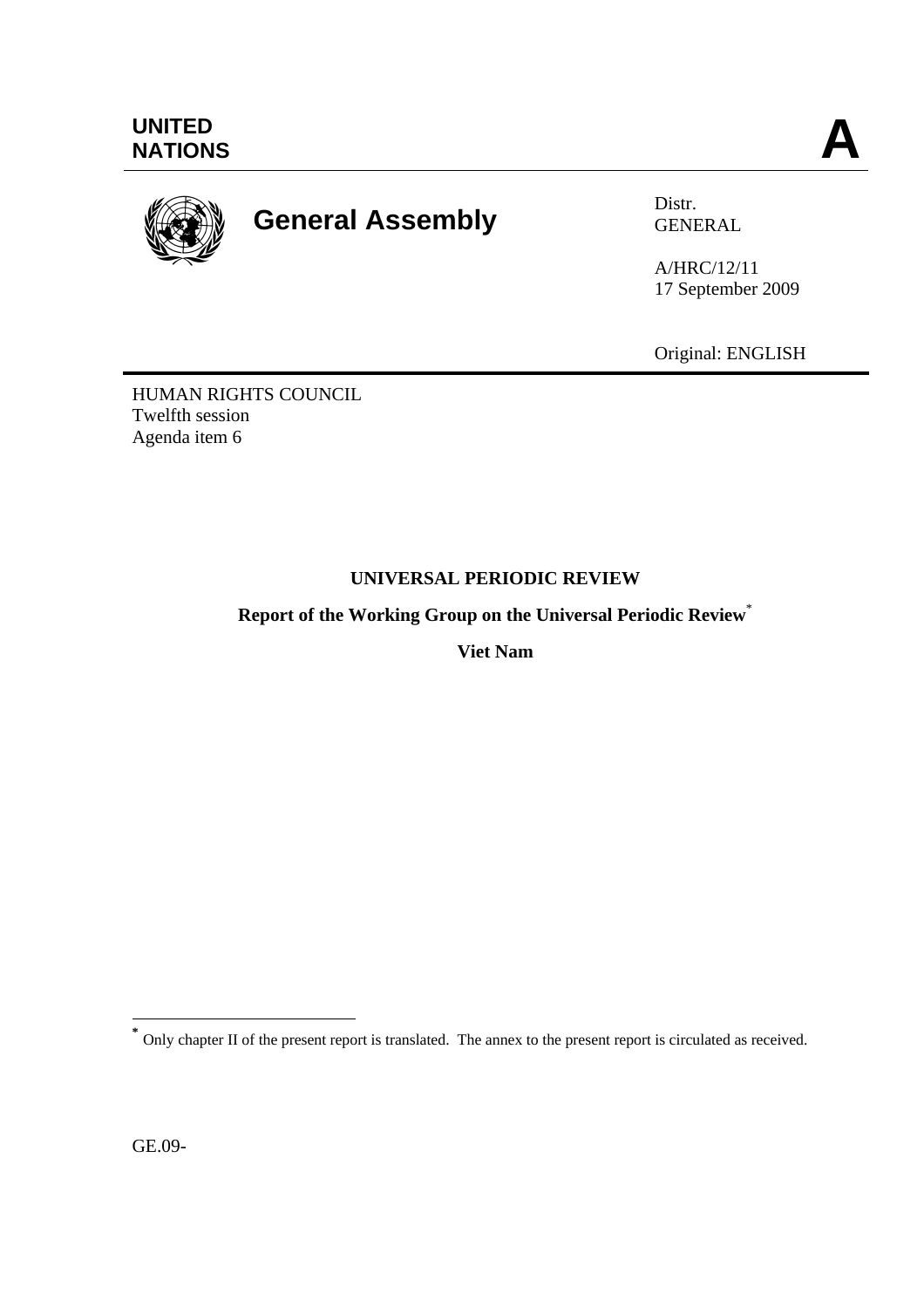# **CONTENTS**

|                                                                         | Paragraphs              | Page |
|-------------------------------------------------------------------------|-------------------------|------|
|                                                                         | $1 -$<br>$\overline{4}$ | 3    |
| I. SUMMARY OF THE PROCEEDINGS OF THE REVIEW PROCESS                     | $5 - 98$                | 3    |
|                                                                         | $5 - 26$                | 3    |
| B. Interactive dialogue and responses by the State under review 27 - 98 |                         | 6    |
|                                                                         |                         | 19   |
| Annex                                                                   |                         |      |

|--|--|--|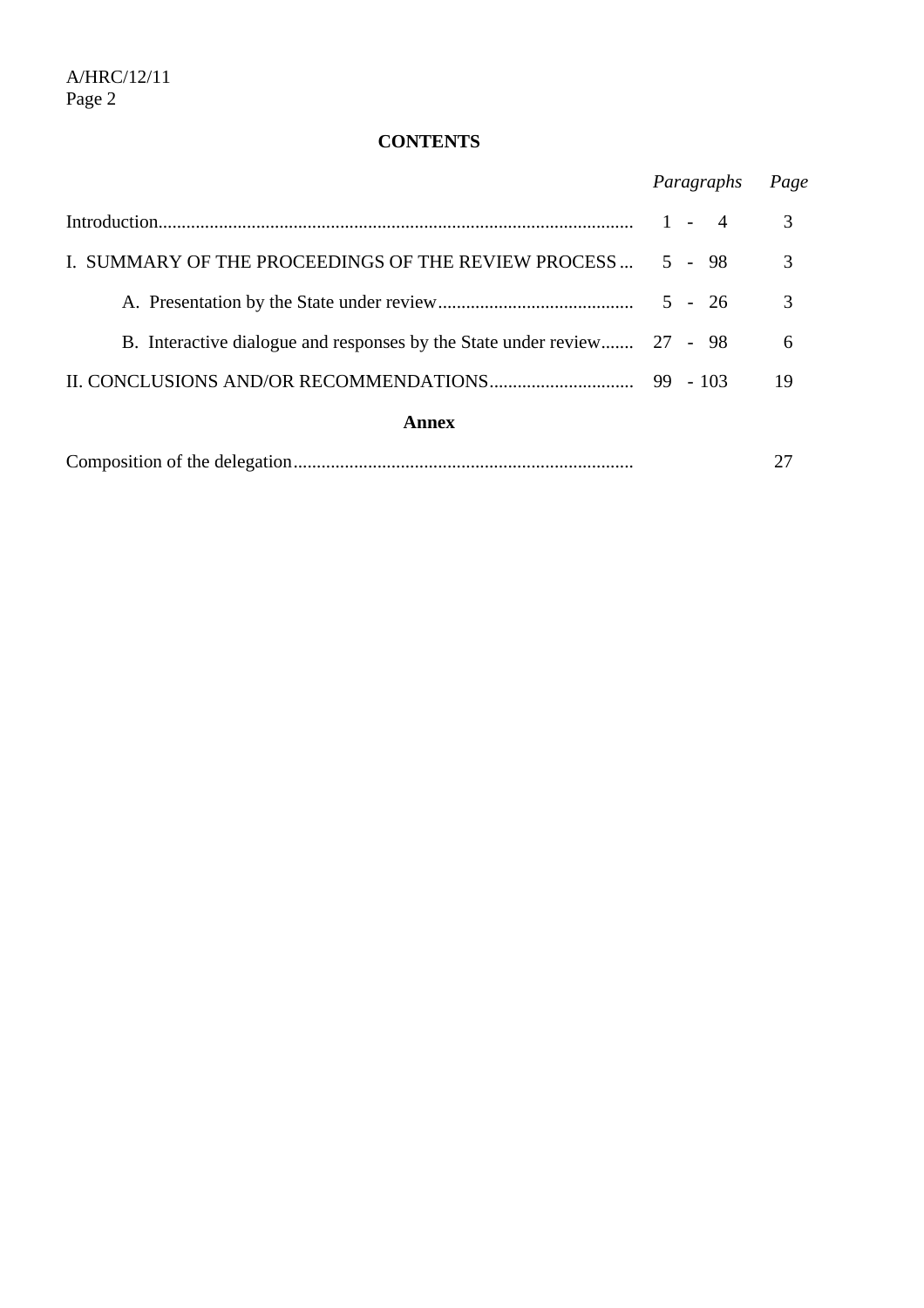## **Introduction**

1. The Working Group on the Universal Periodic Review (UPR), established in accordance with Human Rights Council resolution 5/1 of 18 June 2007, held its fifth session from 4 to 15 May 2009. The review of Viet Nam was held at the 10th meeting on 8 May 2009. The delegation of Viet Nam was headed by H.E.. Pham Binh Minh, First Vice-Minister of Foreign Affairs. At its meeting held on 12 May 2009, the Working Group adopted the present report on Viet Nam.

2. On 8 September 2008, the Human Rights Council selected the following group of rapporteurs (troika) to facilitate the review of Viet Nam: Burkina Faso, Canada and Japan.

3. In accordance with paragraph 15 of the annex to resolution 5/1, the following documents were issued for the review of Viet Nam:

 (a) A national report submitted in accordance with paragraph 15 (a) (A/HRC/WG.6/5/VNM/1);

 (b) A compilation prepared by the Office of the High Commissioner for Human Rights (OHCHR) in accordance with paragraph 15 (b) (A/HRC/WG.6/5/VNM/2);

 (c) A summary prepared by OHCHR in accordance with paragraph 15 (c) (A/HRC/WG.6/5/VNM/3).

4. A list of questions prepared in advance by Argentina, Canada, the Czech Republic, Denmark, Hungary, Latvia, Norway, Sweden, the Netherlands and the United Kingdom of Great Britain and Northern Ireland was transmitted to Viet Nam through the troika. These questions are available on the extranet of the UPR.

# **I. SUMMARY OF THE PROCEEDINGS OF THE REVIEW PROCESS**

## **A. Presentation by the State under review**

5. H.E. Pham Binh Minh, First Vice-Minister for Foreign Affairs, stated that Viet Nam attaches importance to the UPR national report, regarding it as a United Nations member's obligation and an opportunity for comprehensive and participatory review of its human rights achievements and future measures. A special task force composed of members from more than 20 national legislative, judiciary and administrative departments was established. To make the report was as comprehensive, objective and authoritative as possible, consultations were held with dozen of NGOs and academic institutions. Viet Nam has also learnt from international experience and received cooperation from international partners in many ways. The UPR report and nearly 100 pages of annexes provide detailed information on the human rights implementation.

6. Viet Nam pursues a consistent policy of respecting and ensuring human rights as enshrined in its Constitution. This policy stems from the recognition that human rights are the universal values of mankind, including the right to national self-determination which is upheld in today's core human rights conventions.

7. The policy is also rooted in Viet Nam's thousands of years of history and culture. Fiftyfour ethnic groups have been living together in peace on the Vietnamese soil without any ethnic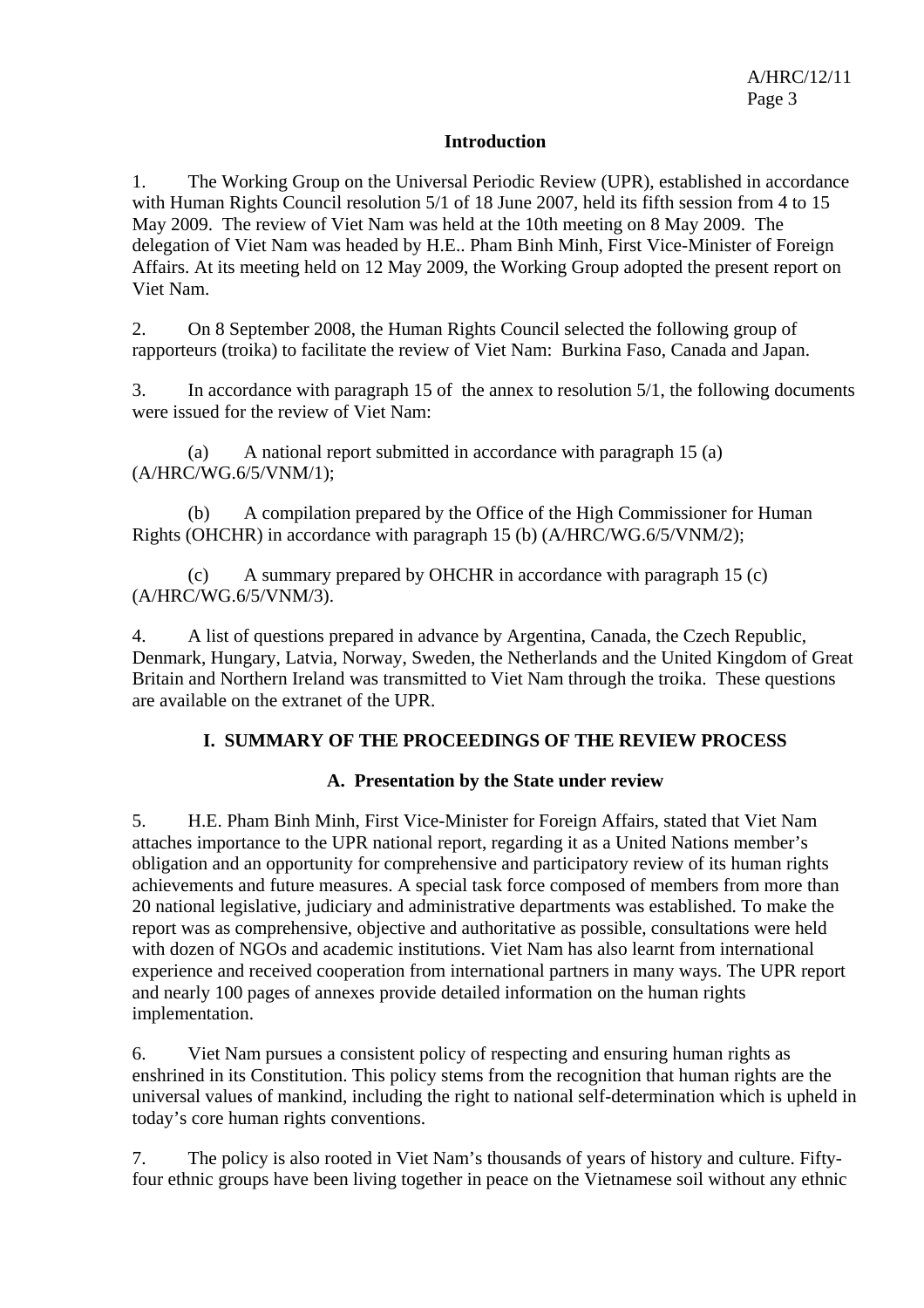conflict. The Vietnamese people love peace and humane values while staying open to diversity and outside values, including the major religions like Buddhism and Christianity that have come to thrive in Viet Nam since very early. The will of Viet Nam also represents the aspirations of the Vietnamese people throughout the colonial rule that deprived them of the most fundamental freedoms and the war of national defence following Viet Nam's regained independence in 1945.

8. The people's support stands behind the success of the independent Viet Nam in overcoming enormous ordeals and hardships and in leading the comprehensive renewal process recognized by the international community. This support indeed demonstrates the enjoyment by the people of their human rights.

9. Viet Nam attaches great importance to building a comprehensive legal system to guarantee and promote human rights. About 13,000 laws and by-laws have been enacted or revised since 1986. Draft laws and ordinances of the National Assembly are subjected to people's comments via the mass media. The Constitution and legal normative documents stipulate the rights and measures to guarantee civil and political human rights in Viet Nam in conformity with international treaties. Viet Nam's efforts in this regard have been commended by the United Nations and international partners.

10. The monitoring and supervising system and the law enforcement system in Viet Nam, which are constantly reformed in accordance with the principle of a State ruled by law, encompass all State agencies and various organizations and people's participation. The National Assembly supervises all activities of the State. All its Q&A sessions with Government members are broadcast live.

11. The Master Plan on Administrative Reform 2001 – 2010 is aimed at making the administrative system cleaner, stronger, more democratic, professional, modern and effective in the people's interest. All Government agencies have their own inspecting mechanism in their respective areas of responsibility. The judicial system serves as the means for protection of justice and human rights, for enforcement of the law and the fight against crimes and law violations.

12. Various organizations, the mass media and citizens' indirect and direct participation through their representative bodies or legal mechanisms are important components of the machinery of human rights protection. The people take voluntary and active part in running for election, nominating and voting representatives from different social strata into the governing bodies at all levels. Many raise their concerns and questions to their representatives related to the functioning of the State agencies. Q&A sessions of the National Assembly are closely watched by the people. Viet Nam has about 380 nationwide mass associations and numerous associations at the local and grassroots levels. There are 18 nationwide sectoral trade unions and 6,020 local trade unions. Some 600 foreign NGOs operate in Viet Nam.

13. The mass media have been growing rapidly in diverse forms and with rich content, becoming important forums for the people and contributing actively to the process of renewal, the fight against corruption and other vices. The number of print press agencies and publications now reach 700 and 850 respectively, tripling the 1990 figure. Over 15,000 licensed journalists are working in Viet Nam. Regular Internet users account for nearly 24 per cent of the population, which is higher than the Asian average of 18 per cent. Presently 95 per cent communes of extreme difficulties have radio stations, including those broadcasting in ethnic minority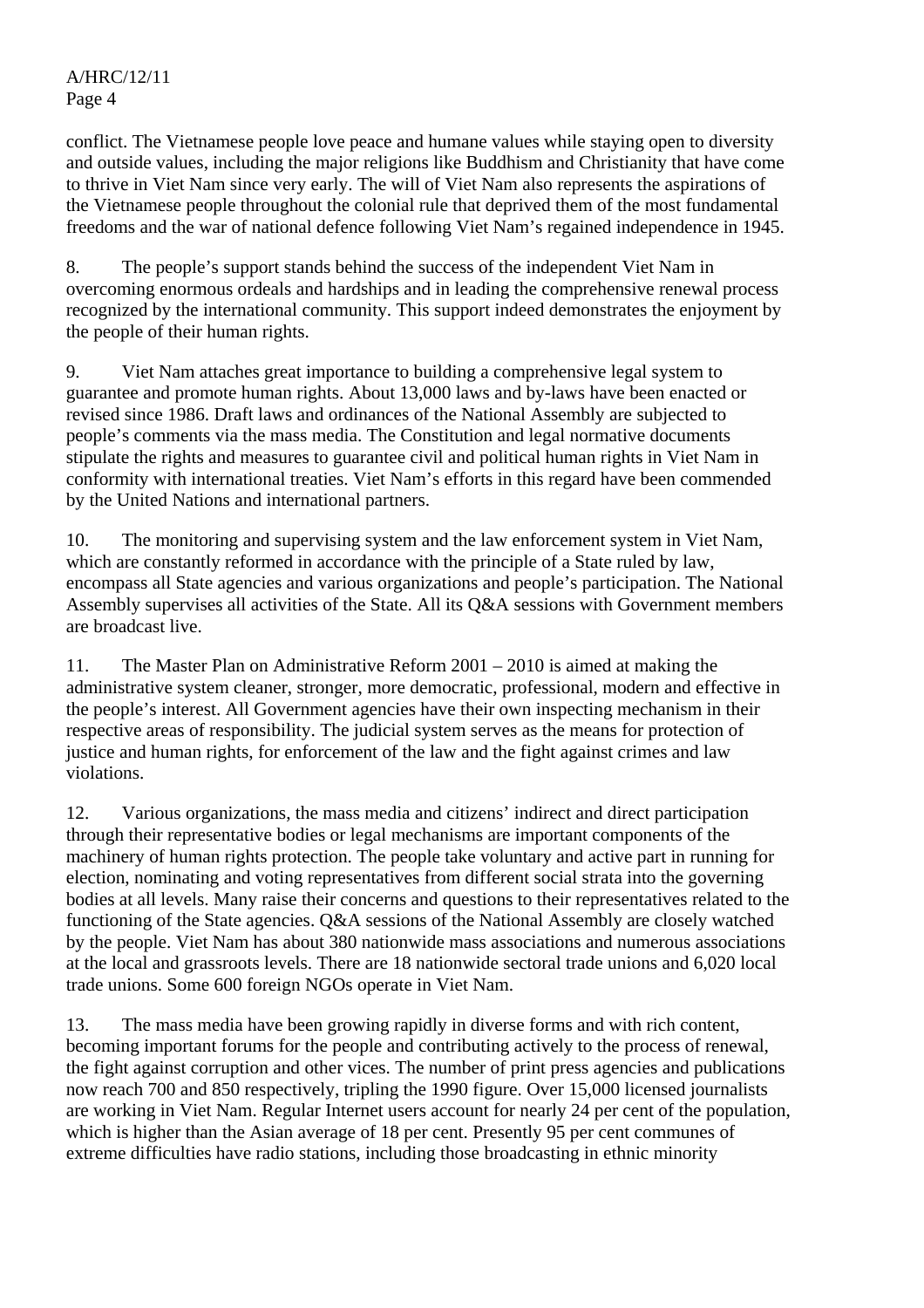languages. According to a recent ITU report, Viet Nam was among the top 10 countries in 2002- 2007 in terms of the growth rate of IT coverage, usage and skills.

14. Religious and belief activities are now a vibrant social feature. There are over 20 million followers of different religions. Over 80 per cent of the population has a belief. The United Nations Day of Vesak was organized in Hanoi in 2008 with the participation of Buddhists and dignitaries from 74 countries and territories. Viet Nam will host the World Buddhist Summit in 2010. A Holy See delegation comes to Viet Nam annually to exchange views on religious issues of mutual interest and acknowledges positive developments in the life of catholic community.

15. Members of ethnic minorities participate in an increasingly equal manner in the country's socio-political life. The twelfth National Assembly (2007-2011) includes 87 deputies of ethnic minorities, accounting for nearly 18 per cent of all deputies. Ethnic minority members are present in the People's Council at provincial, district and communal levels and assume high positions, including the highest portfolio, in State agencies and varied organizations.

16. Viet Nam has attained significant achievements in promoting women's rights as measured by CEDAW indicators. It has been rated by the World Bank and Asian Development Bank as the Asian country most rapidly narrowing the gender gap in the past 20 years. Vulnerable groups, such as children and people with disabilities, receive special attention from the State, society and family. Children and people with disabilities have been able to enjoy better care and protection in various fields and to express views on issues of interest to them in line with CRC and CPD. Viet Nam was the second country in the world and the first in Asia to sign CRC and it signed CRPD.

17. Protection and promotion of economic, social and cultural rights in Viet Nam have made significant progress. Efforts to deal with social problems have brought about tangible, positive changes. People's cultural life is advanced. After 20 years of renewal, per capita income has increased five-fold and the percentage of households living under the national poverty line decreased from about 60 per cent to 13 per cent. Viet Nam has been recognized by the United Nations and many development partners as one of the countries with the most impressive achievements in poverty reduction. As reported by the United Nations, Viet Nam had attained or surpassed many of the MDGs and was capable of attaining them all by 2015.

18. The percentage of poor ethnic minority households has been reduced by 3 to 5 per cent per year; 90 to 95 per cent of school-age children are enrolled and all districts have secondary schools. Thirty ethnic minority groups have their own languages and scripts and ethnic minority languages are used in primary and secondary-level textbooks and television and radio programmes for ethnic minorities.

19. The UPR report of Viet Nam has described in detail lessons drawn from achievements in protecting and promoting human rights. These include placement of the human being at the centre of development, the close relationship between protection of human rights and national independence and sovereignty, the importance of maintaining political stability, promoting economic development in parallel with expanding social welfare, and enhancing the people's awareness of and capacity to exercise their rights.

20. These accomplishments also derive from Viet Nam's foreign policy of openness and increasingly active participation in regional and international human rights mechanisms and activities, including those of the General Assembly, the Human Rights Council and the Asia-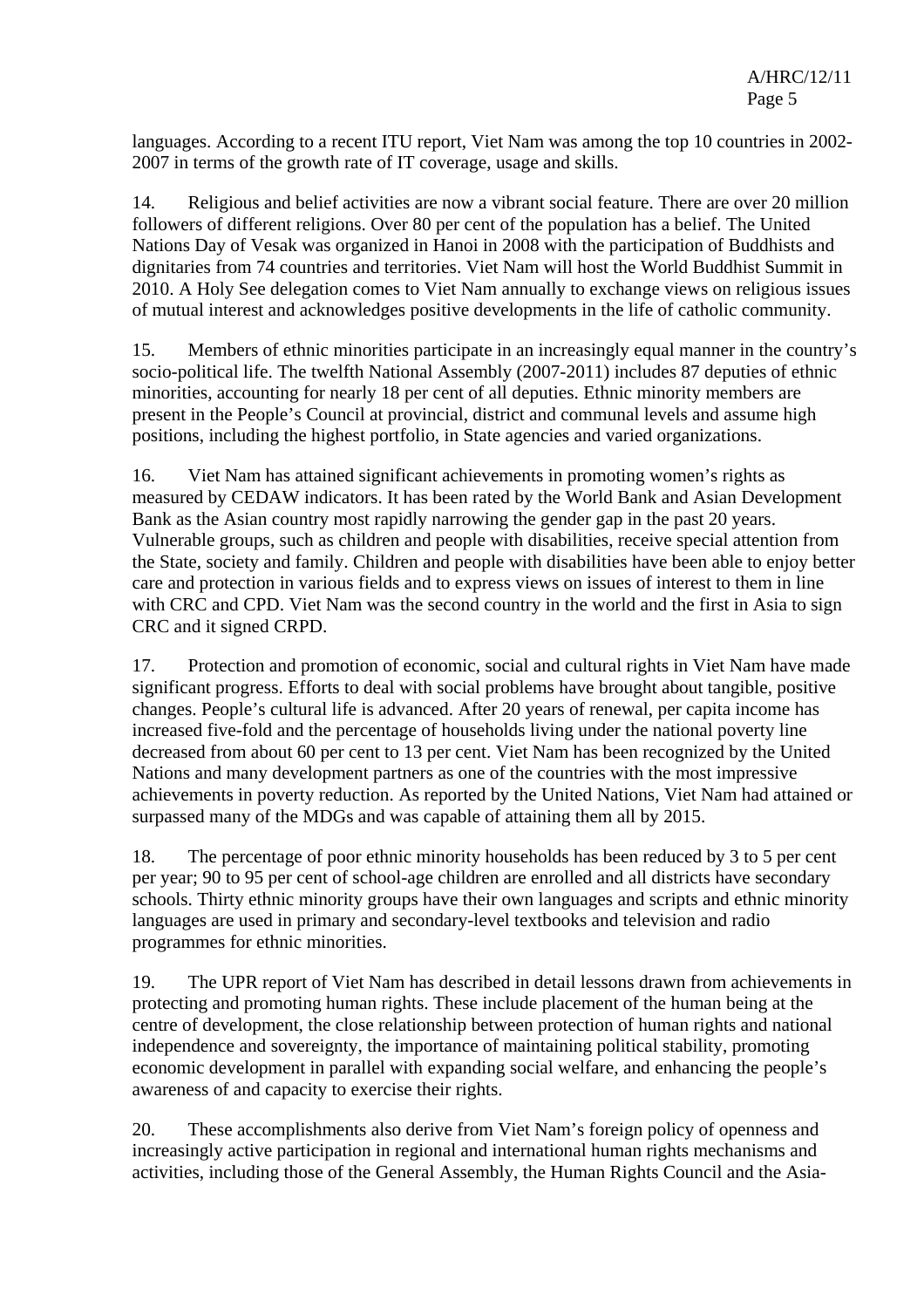Europe Meeting. Viet Nam is now working with other countries in the region to establish a human rights body of the Association of Southeast Asian Nations (ASEAN). Viet Nam also has technical cooperation and human rights dialogues with Australia, Norway, Switzerland, the United States, the European Union and other countries and international organizations.

21. A number of special rapporteurs have visited Viet Nam and the Government has recently extended invitations to five other special procedures to visit.

22. Viet Nam is conscious of the shortcomings and difficulties and challenges to be addressed. The legal system of Viet Nam still lacks coherence while remaining overlapped and even contradictory in some areas. The development of the legal system has not matched the changes in life, leading to misinterpretation and difficulties in enforcement, affecting efforts to ensure constitutionality, feasibility and transparency. The effectiveness of information provision, education and awareness enhancement in relation to the law remains limited. The system of law enforcement needs to be strengthened. A segment of public servants remain unfamiliar with the human rights treaties to which Viet Nam is party and occasionally have insufficient knowledge of government policies and the law.

23. These shortcomings have objective causes, including the fact that Viet Nam remains a poor country that has to cope with the aftermaths of war, for example by supporting the many victims of bombs, mines and Agent Orange/dioxin. The population is scattered throughout the country, including in remote and harsh areas with varying languages, customs and habits. The international environment with major economic upheavals, the outbreak of pandemics, environmental degradation and transnational crimes, is another factor. Viet Nam is still victim of hostile activities like terrorism, sabotage, and attempts to destabilize the country and infringe upon national security and territorial integrity. There are subjective causes, namely the slow pace of change in some policy areas, the poor quality of implementation and the shortcomings of institutional and human capacity.

24. A number of priorities were identified in the UPR national report of Viet Nam: continue to attach importance to poverty reduction, health care, development of the social safety net and human resources, expansion and improvement of the education and training system and effective implementation of the master plan for public administration reform, the strategy for the development of the legal system and the judicial reform strategy; take specific steps to realize these priorities; accede to additional human rights treaties; and strengthen cooperation with regional and international human rights mechanisms.

25. Viet Nam is committed to building a strong country with prosperous people and a just, democratic and advanced society, to protecting and promoting democracy and human rights as both the goal and the driving force of renewal.

26. Viet Nam hopes that the working session will be a manifestation of cooperation and constructive dialogue, in line with the objectives for which the UPR mechanism was created by United Nations member States to achieve.

# **B. Interactive dialogue and responses by the State under review**

27. During the interactive dialogue, statements were made by 60 delegations. Additional statements by 16 delegations which could not be delivered during the dialogue due to time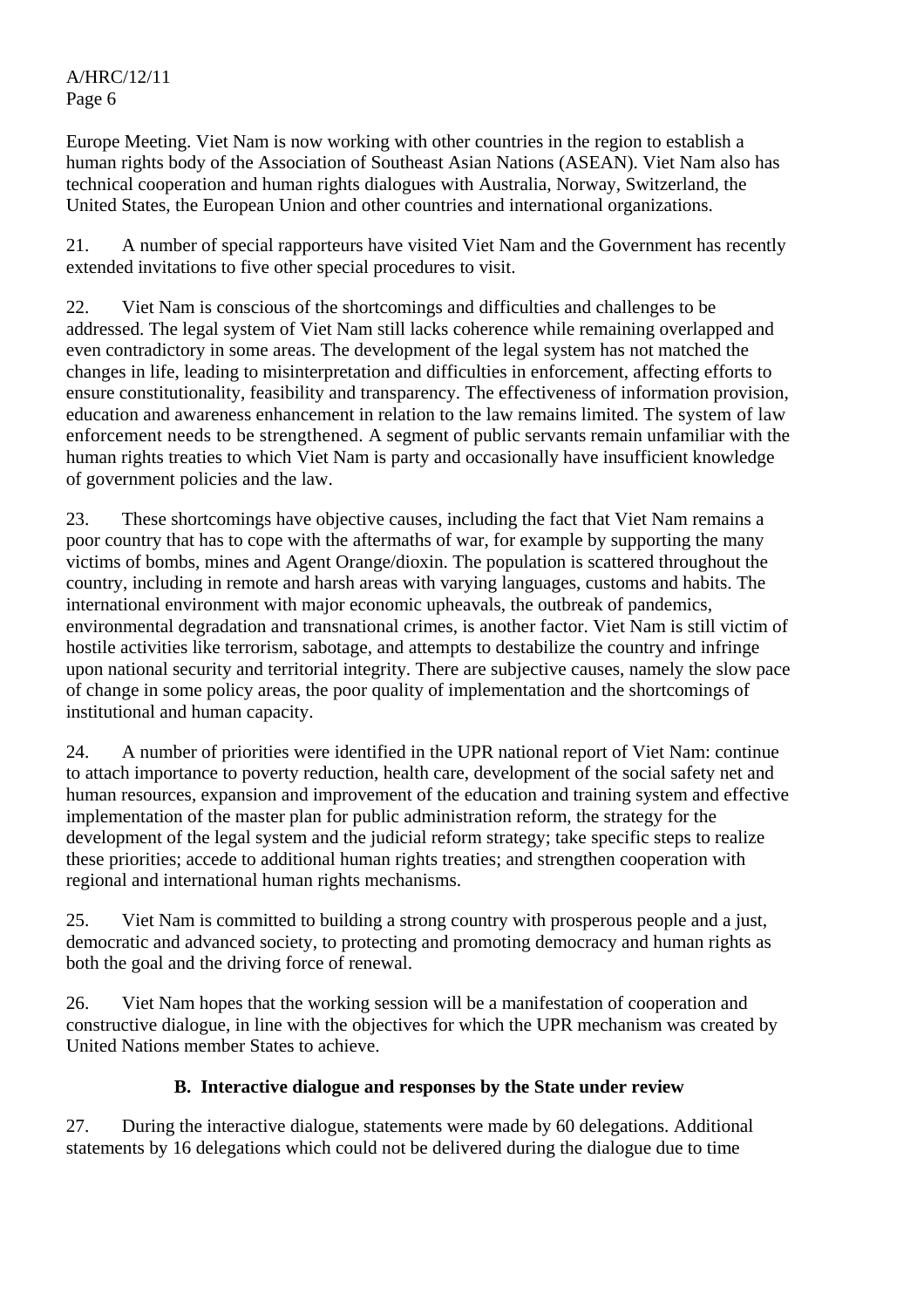constraints are posted on the UPR extranet when available.<sup>1</sup> A number of delegations praised the national consultation held for the preparation of the UPR report and the comprehensive presentation. Reference was made to Viet Nam's struggle for national independence in the context of the realization of the right to self-determination. Support was expressed for ongoing reforms in various areas, including the judicial reform with particular reference to the Doi Moi policy. A number of delegations praised Viet Nam's rapid economic growth and social development with particular emphasis on its effective poverty reduction strategies, and it was highlighted that Viet Nam was one of the first countries to fulfill MDG 1 (poverty reduction). Significant achievements in economic, social and cultural rights were highlighted. Viet Nam was praised for its improvements in basic education, the right to health, including reduction of infant mortality, the right to food and the right to education. Positive remarks were made on progress in gender equality, promotion of women's rights and protection of the rights of persons with disabilities. Reference was made to Viet Nam's adherence to a number of international human rights instruments.

28. Noting the commitment to promoting the right to self-determination, Algeria recommended (a) continuing to uphold the promotion of human rights and fundamental freedoms, particularly for the exercise by people under foreign occupation to their right to selfdetermination. Praising the poverty reduction strategy, Algeria recommended (b) continuing to implement the strategy to further lower the rate of poverty, and (c) sharing best practices and experience in this field with interested countries, inter alia by contributing actively to strengthening South-South cooperation in this regard , and (d) continuing to implement creditfor-jobs projects and to promote labour market development. Algeria recommended that Viet Nam (f) give due attention to reconciling the universal values of human rights with its specific circumstances, and (e) continue fulfilling its obligations under the international treaties to which it is a party and consider acceding to CAT.

29. Venezuela noted the great efforts to overcome the devastation suffered in the struggle for national liberation. It appreciated the effective reduction of the poverty rate from 58.1 per cent in the 1990s to 13.8 per cent in 2008. In the framework of the right to development, it recommended that Viet Nam share with other countries its successes and good practices on the guiding principles of solidarity and socialism.

30. The Russian Federation welcomed the preparation of the national report through wide consultation and recommended that Viet Nam (a) continue to involve the appropriate political and social organizations in work to encourage and promote human rights. Highlighting support to the poorest including orphans and persons with disabilities, it recommended (b) continuing the very successful and socially oriented economic policy, including by providing drinking water to poor households and special hardship regions, and (c) participating actively in international cooperation to encourage and protect economic social and cultural rights. It urged Viet Nam to (d) share its positive experiences with other countries and, highlighting results achieved in gender equality, to (e) continue efforts to inform the wider society about the laws concerned and the rights of women in general, widely use the mass media to raise awareness of gender equality and publish the appropriate papers and documents in ethnic minority languages.

 $\overline{a}$ 

**<sup>1</sup>** Belgium, Congo, Czech Republic, Djibouti, Hungary, Ireland, Latvia, Luxembourg, Mozambique, Nicaragua, Senegal, Slovakia, Slovenia, Spain, United Arab Emirates and Uzbekistan.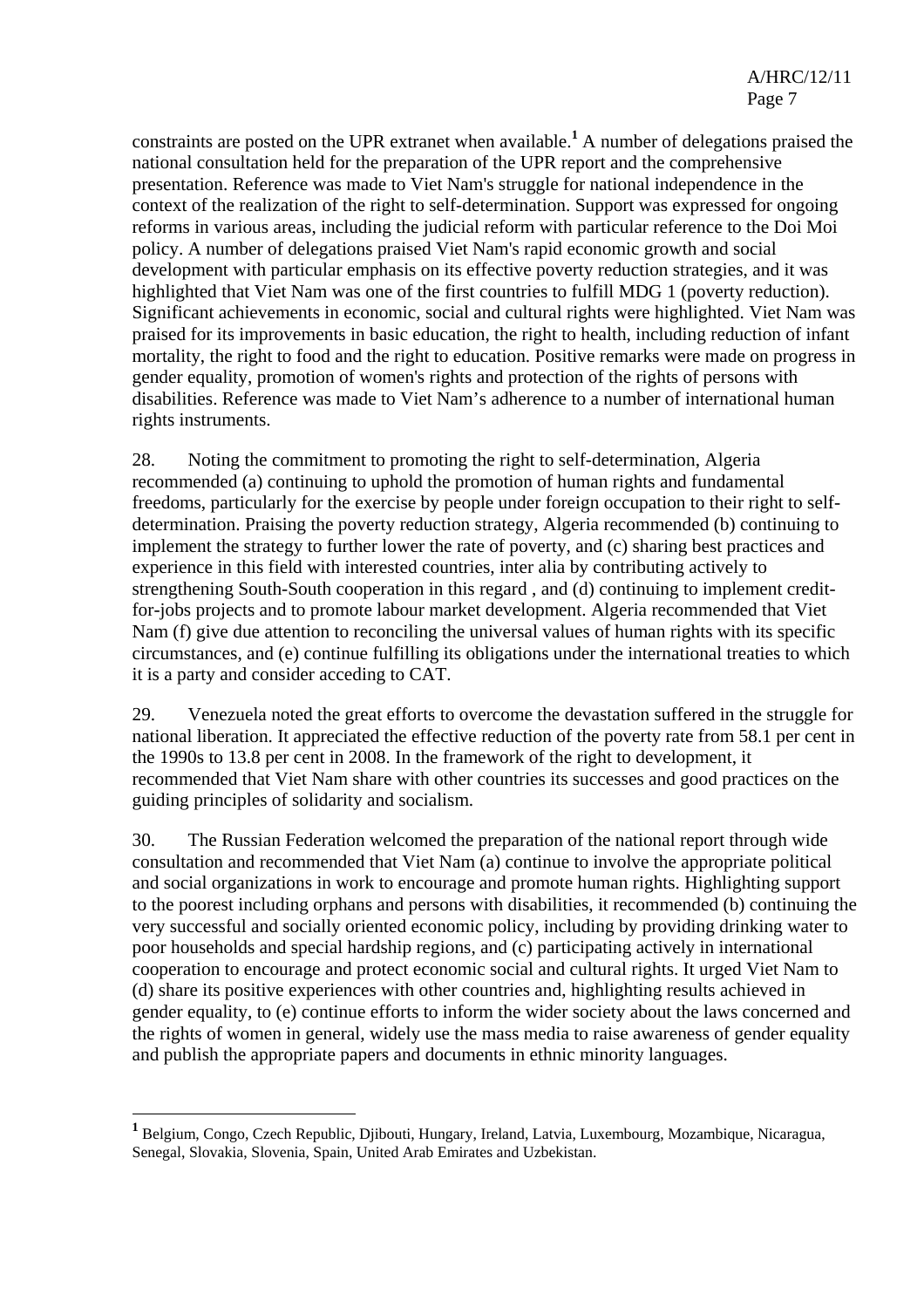31. Thailand noted that one of Viet Nam's challenges was to strike the right balance between the imperatives of economic development and the need to enlarge civil liberties. Thailand recommended (a) continuing its poverty reduction efforts as a means of laying the groundwork for the further enhancement of human rights of its people, and (b) providing and expanding human rights education and training for all relevant Government authorities to build capacities of officials and ensure effective implementation of human rights-related laws.

32. The Philippines noted that Viet Nam intends to ratify the Convention against Transnational Organized Crime and the Palermo Protocol. It commended Viet Nam's support for the establishment of the ASEAN human rights body and asked whether Viet Nam had plans to establish an independent national human rights institution. The Philippines recommended (a) sharing experiences in promoting agricultural productivity and sustainability, local development and good governance with other developing countries, (b) further increasing the use of ethnic languages in schools and the mass media, and (c) continuing the programme of building affordable housing for low-income families to promote broader enjoyment of the right to adequate housing by 2020.

33. The Lao People's Democratic Republic underlined that since unification in 1975, after over 30 years of post-war reconstruction, the country had overcome tremendous obstacles and successfully implemented the renovation policy. It recommended that Viet Nam (a) continue to maintain and strengthen its economic, political and social model to guarantee the full participation of the population in public and security affairs; (b) share its experience and best practice, especially in how to achieve the MDGs, with other countries; (c) continue to bring down poverty in urban and rural areas along with the maintenance of peace, stability and the protection of environment to boost up the country's socio-economic development, industrialization and modernization to achieve the MDGs.

34. Cuba referred to the successes of Viet Nam based on a system freely chosen by the people, and the protection of the rights of ethnic minorities. Cuba acknowledged in particular the results achieved in protecting the rights of persons with disabilities, many of whom were direct victims of the unbridled aggression including napalm bombing and use of notorious chemical agents. Cuba recommended the Government to (a) continue with its efforts to promote and protect the rights of persons with disabilities and share its experiences in this regard; (b) continue to take measures to provide education and health care, especially in mountainous areas and to the population of ethnic minorities and with their involvement.

35. Canada applauded the positive impact that Viet Nam's economic gains have had on human rights, and welcomed improvements in the areas of equality between men and women, education and religious freedom, including for ethnic minority groups. Canada recommended measures which would contribute to freedom of expression, in particular that Viet Nam (a) increase the independence of media from the State, including by allowing privately-run media; (b) bring its press laws into compliance with article 19 of ICCPR; (c) adopt a whistleblower law so that those who identify corruption are protected from prosecution or harassment; and (d) adopt access-to-information legislation. Canada noted that laws are sometimes applied to restrict the freedom of association. It recommended that Viet Nam (e) reduce the use of security laws that limit public discussion about multi-party democracy or criticism of the Government, including by bringing security and propaganda laws into compliance with ICCPR; (f) reduce the length of prison sentences for non-violent crimes; (g) register all individuals detained under security laws, and make this information publicly available; (h) provide people detained under security or propaganda laws with fundamental legal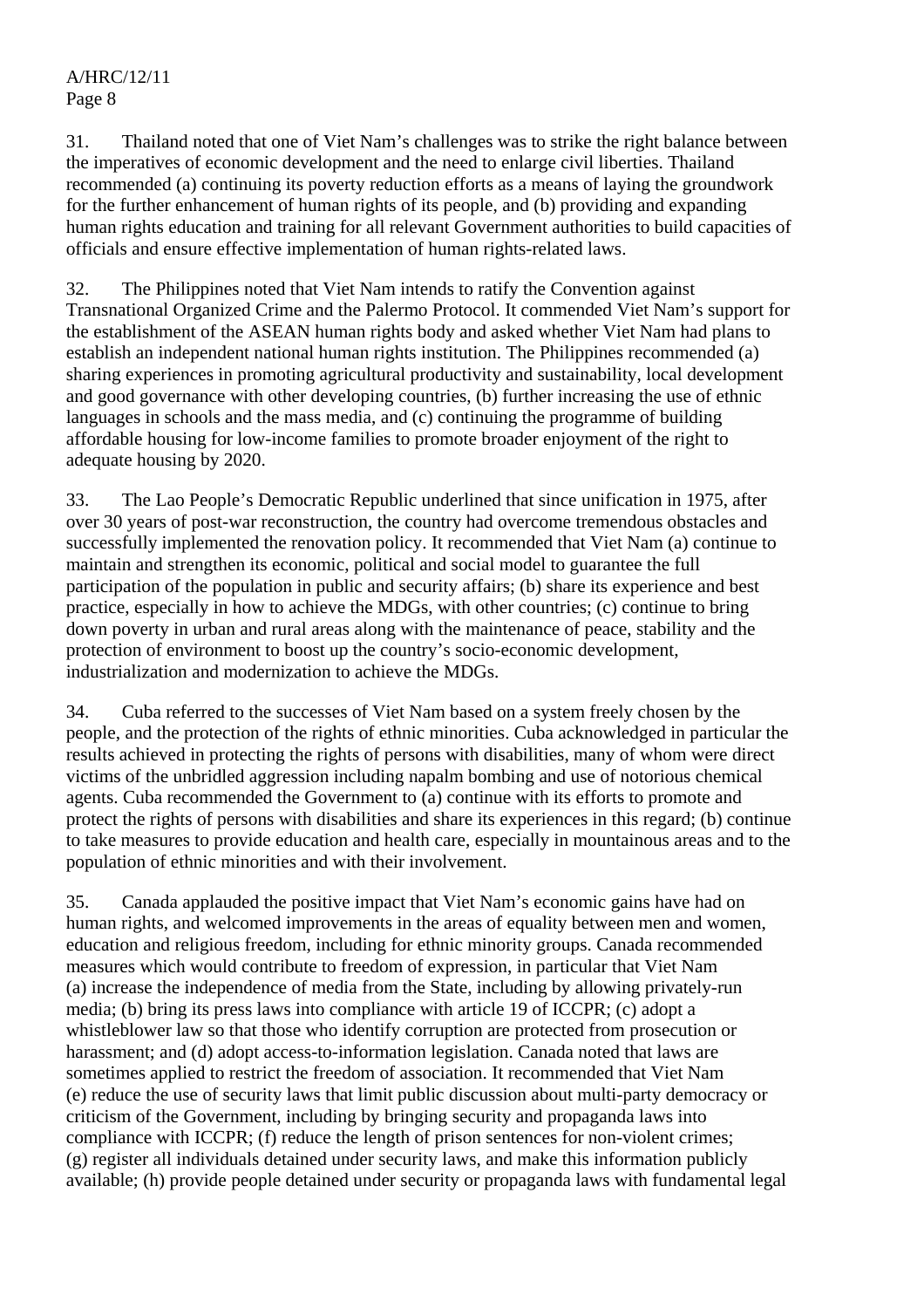safeguards, including representation by legal counsel of their choice throughout the proceedings and a public trial; (i) issue a standing invitation to all special procedures of the Human Rights Council.

36. China noted that Viet Nam encourages balanced development of the economic sectors, gives priority consideration to education, health, infrastructures, human resources, poverty reduction and vulnerable and disadvantaged groups, and has dramatically improved living standards. China recommended that Viet Nam (a) take active measures to close the gap between rich and poor and between the mountainous and urban areas; (b) continue to help ethnic groups to increase awareness of their rights and responsibilities so that they can improve their living conditions and better enjoy their rights.

37. Myanmar noted the discussions about establishing an ASEAN human rights body and Viet Nam's openness in acknowledging its existing human rights challenges. Myanmar recommended further intensifying its engagement with the international community, especially with developing countries to exchange and share its best practices relating to the efforts on strengthening the rule of law and socio-economic development.

38. Indonesia recommended that Viet Nam (a) continue to improve its legal system and give particular attention to its human rights laws and regulations in order to make them more mutually cohesive. It appreciated Viet Nam's commitment to the process of establishing a regional human rights mechanism as mandated by the ASEAN Charter. Indonesia observed that Viet Nam is already party to several core human rights instruments, and recommended that it (b) ratify other core human rights conventions.

39. Singapore noted that Viet Nam has come a long way in rebuilding after decades of war. Concerning poverty eradication, the proportion of people below the national poverty line has been cut from over 60 per cent in 1990 to 13.8 per cent in 2008. Regarding the rights of the child, Viet Nam was the first in Asia and second in the world to sign CRC. Singapore commended Viet Nam's achievements and recommended that it continue to improve in the following areas: poverty eradication, rights of the child, women's rights and rights of persons with disabilities.

40. The Democratic People's Republic of Korea appreciated a series of measures for human rights noting the achievements in the economy and other sectors. It recommended (a) continuing ongoing efforts for the betterment of the disadvantaged groups in society, including people with disabilities; (b) furthering efforts to engage all social and political organizations of the country in the promotion and protection of human rights; and (c) sharing with other countries its experiences in poverty reduction and agricultural development.

41. Norway recommended that Viet Nam (a) promptly fulfil its aim of limiting the use of capital punishment by reducing the scope of crimes subject to the death penalty, (b) give individuals, groups and organs of society the legitimacy and recognition to promote human rights and to express their opinions or dissent publicly, (c) adopt appropriate measures to disseminate widely and ensure full observation of the Declaration on Human Rights Defenders, (d) ensure that the media can operate freely and independently, and (e) ensure that the amended press law complies with ICCPR and that the legal framework allows the existence of privately owned media.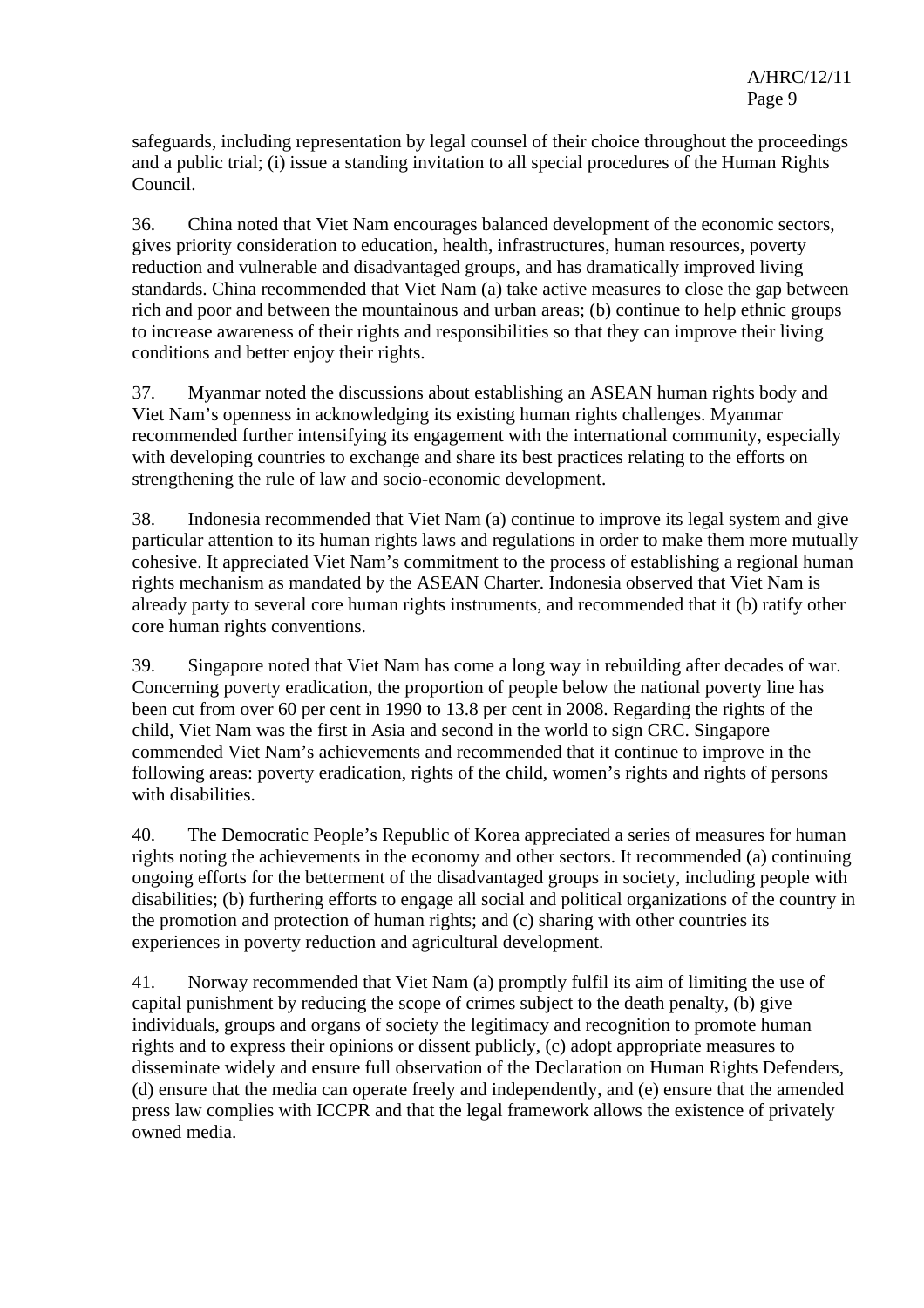42. Noting the right to development, Malaysia recommended to that Viet Nam (a) speed up the law reforms and public administration programmes aimed at deepening and broadening democratic norms, principles and standards; (b) consider accession to the United Nations Convention against Transnational Organized Crime and its protocol to prevent, suppress and punish trafficking in persons; and (c) consider accession to the ILO Forced Labour Convention.

43. The Islamic Republic of Iran recommended (a) taking concrete measures for further promotion and protection of economic, social and cultural rights, including the right to development for better realization of the MDGs; (b) continuing judicial reform towards a healthy, strong, democratic and efficient judicial system, which is necessary as an enabling condition for the promotion and protection of human rights; (c) cooperating with the international community and neighbouring countries particularly in the fight against transborder organized crime, and fight against trafficking in women and children; (d) strengthening efforts in fighting against corruption, which negatively affects the enjoyment of human rights of everyone.

44. Brazil commended the Government for involving civil society in efforts and recommended that the Government (a) establish a permanent independent human rights monitoring body; (b) review the list of crimes for which the death penalty is imposed, with a view to abolishing capital punishment; (c) enhance women's access to health care, in particular sexual and reproductive health services; (d) accomplish progressively human rights goals set forth in resolution 9/12.

45. Sweden welcomed the efforts to improve access to health and education and recommended that Viet Nam (a) take further measures to prevent violence and discrimination against ethnic minorities. Sweden noted from the national report the more than 20 million Internet users in Viet Nam and recommended that (b) full respect for freedom of expression, including on the Internet, be incorporated in the forthcoming media law reform. Sweden recommended that Viet Nam (c) step up efforts to enable early ratification of CAT and (d) take further action to enforce the women's rights laws that have been passed and ensure that women are informed of their rights.

46. Noting challenges in connection with opening to the market economy, Benin recommended (a) adopting various measures for prevention and early diagnosis of transmissible diseases and pandemics, notably HIV/AIDS, by giving priority to vulnerable groups, particularly national minorities, the poor and sex workers, and (b) continuing efforts aimed at the promotion and protection of human rights.

47. The Netherlands recommended that the Government (a) ensures that press laws are in compliance with article 19 of ICCPR, (b) authorize independent and privately-run newspapers and magazines, and (c) lift restrictions on Internet usage such as filtering and surveillance. It welcomed steps towards the ratification of the United Nations Convention against Corruption. The Netherlands noted the generous number of invitations, and recommended that Viet Nam (d) consider issuing a standing invitation to all United Nations special procedures.

48. Australia welcomed the increasingly frank bilateral human rights dialogue between Australia and Viet Nam. It recommended that Viet Nam (a) consider strengthening press freedom protections contained in the 1999 press law to support these objectives; and (b) continue to work to ensure that key pieces of national legislation, including the 1999 Penal Code and 2003 Criminal Procedures Code, are consistent with its international human rights treaty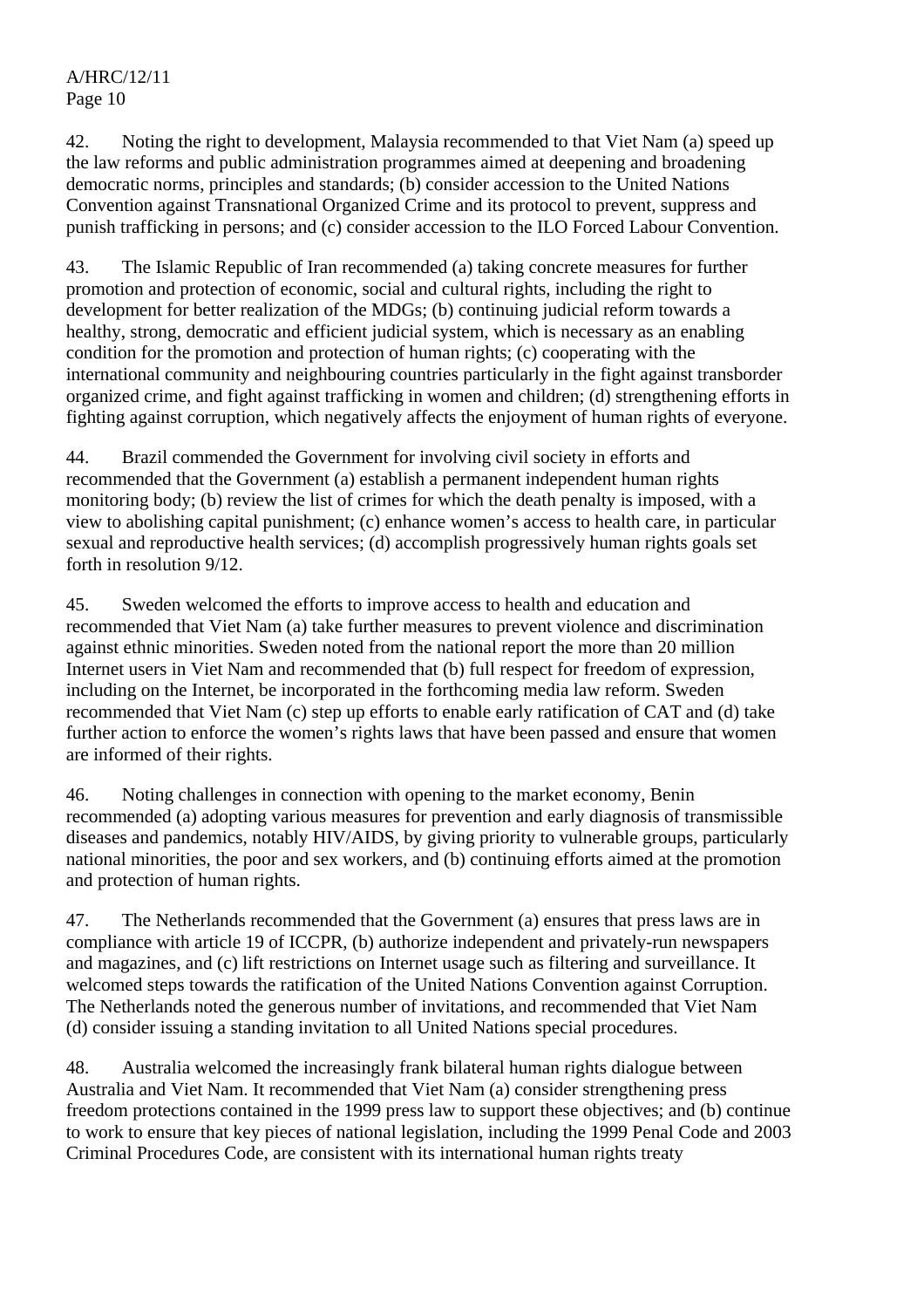commitments. Australia welcomed Viet Nam's commitment to consider accession and recommended that it (c) accede to CAT in a timely manner.

49. Yemen, noting the rapid economic growth which had enabled Viet Nam to strengthen sectors like education, health, infrastructure, human resources and poverty reduction, recommended that it share its experiences and lessons learned with other developing countries.

50. Cambodia appreciated the overall efforts and progress made by the Government in economic, social and administrative reform. It recommended that Viet Nam (a) continue its sustainable efforts and share its experiences and best practices in the area of poverty reduction with other developing countries, especially through the programme of South-South cooperation, while participating in international efforts to promote the right to development. It recommended that Viet Nam (b) continue efforts in its current economic and political platform to protect and guarantee people's rights, namely religious freedom, and continue and enlarge social security networks for the poor, vulnerable and other disadvantaged groups, improving their well-being and their participation in social associations and social groups.

51. While commending Viet Nam for its recent progress in terms of freedom of religion, the United Kingdom remained concerned that implementation of legislation remains patchy, particularly at the provincial level. It recommended that Viet Nam (a) engage substantively with international experts on the development of its media law and work to increase the independence of media institutions; (b) continue to build policy dialogue between the Government and independent civil society organisations; (c) engage in dialogue with international experts on legal developments, including the review of its Penal Code to allow less scope for open interpretation by judges and courts; (d) continue to undertake comprehensive training programmes for local officials and monitor progress on implementation of legislation; (e) re-engage with the Special Rapporteur on freedom of religion.

52. Egypt noted the rising economic growth, a sharp decline in poverty levels and progress in the areas of education, gender equality and the right to food. Egypt recommended (a) continuing efforts aimed at improving social security in the country, especially at this time of economic and financial crises; (b) continuing efforts to improve all political as well as economic, social and cultural rights in conformity with the universally agreed human rights standards and norms; and (c) devising plans and strategies enabling it to reach out to remote areas and members of the population and hence improve their living conditions and ensure the protection of their rights.

53. The Libyan Arab Jamahiriya noted that Viet Nam was among the first to implement a long-term plan for persons with disabilities, enabling them to be fully integrated in society. Notwithstanding efforts, there were a number of poor people and persons with disabilities who suffered from discrimination. It recommended that Viet Nam make the necessary efforts to improve the living conditions, stability and integration within society of persons with disabilities.

54. Japan noted that it has for many years assisted Viet Nam in developing the legal system and expressed its intention to continue to assist. Japan recommended that Viet Nam (a) continue to make further efforts to advance the human rights of socially vulnerable people, including ethnic minorities, persons with disabilities, women, children, persons with HIV/AIDS and victims of human trafficking; (b) develop its domestic legal system and ensure the appropriate execution of the law towards the implementation of the international human rights instruments to which it is party.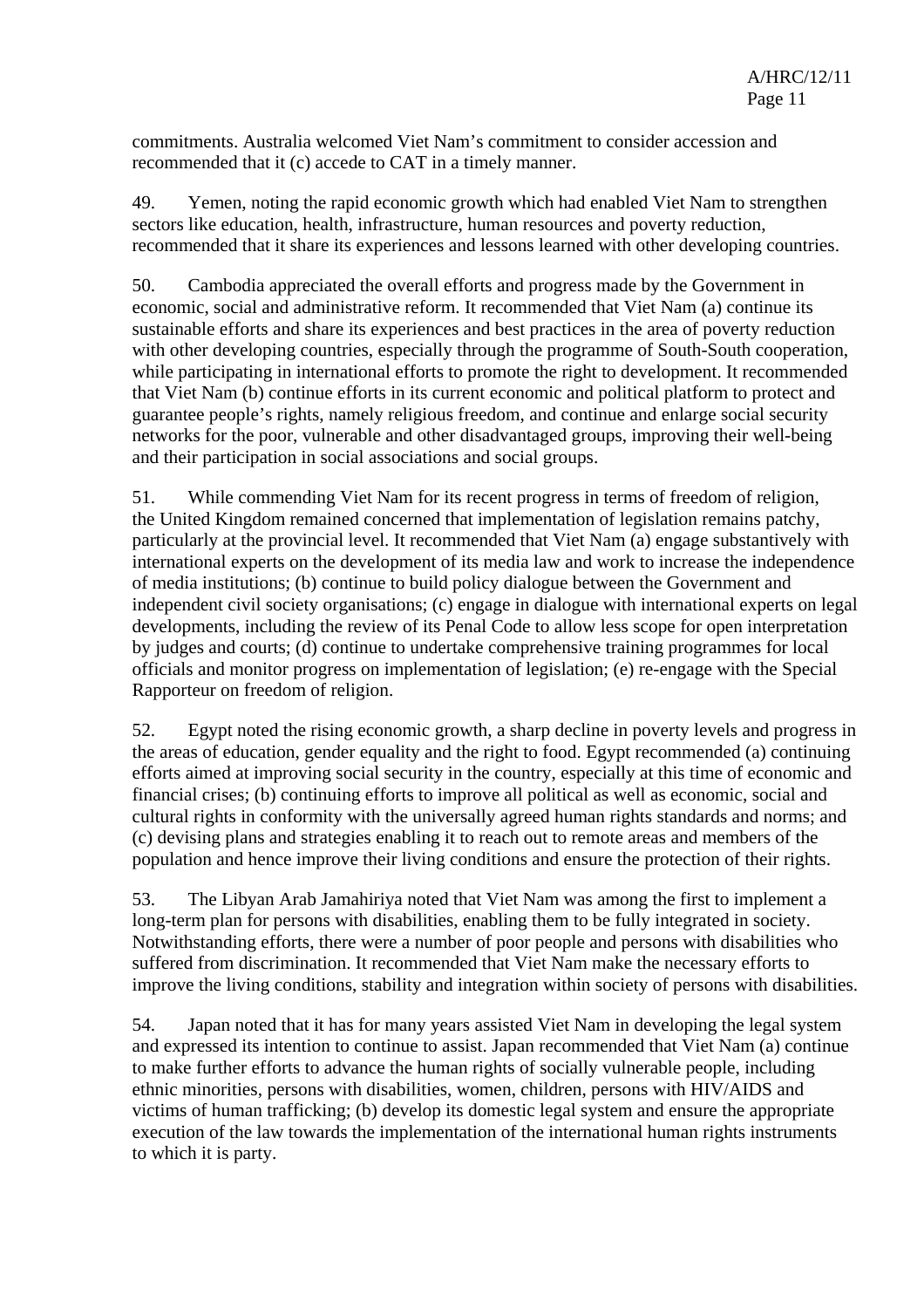55. Highlighting Viet Nam's excellent results in, inter alia, poverty reduction, Mexico recommended (a) taking necessary measures to establish a national human rights institution in accordance with the Paris Principles; (b) enhancing its cooperation with the United Nations special procedures, particularly extending an invitation to the Working Group on Arbitrary Detention; and, with a view to complementing the initiatives taken by the Government concerning ethnic minorities, (c) favourably considering the ratification of ILO Convention No. 169 concerning Indigenous and Tribal Peoples in Independent Countries.

56. Azerbaijan noted the legal basis existing in Viet Nam to protect and promote children's rights. It recommended that the Government (a) continue its efforts in the field paying inter alia particular attention to vulnerable groups such as children, women, persons with disabilities and ethnic minorities. It asked whether Viet Nam envisaged establishing a national system to receive, monitor and investigate complaints on child abuse. It noted that patriarchal attitudes and domestic violence still remain a challenge. It recalled that a number of the country's reports to treaty bodies are overdue, and asked about the reasons. Azerbaijan recommended that Viet Nam (b) consider ratifying ICRMW and CPD; and (c) establish a national human rights institution in compliance with the Paris Principles.

57. Sri Lanka stated that Viet Nam more than any other country has stood up for the human rights of its own people and throughout the world by fighting for national independence, freedom and social progress. It noted that nothing is more precious than independence and freedom, which the people of Viet Nam have demonstrated. Sri Lanka commended the national report of Viet Nam and urged that the five lessons contained in the national report be disseminated as widely as possible and that Viet Nam disseminate its rich experience globally as much as possible.

58. Noting that Viet Nam is faced with challenges in vocational training, improving natural disaster management and protection of vulnerable groups, the Syrian Arab Republic recommended (a) continuing its efforts to meet these development challenges, achieve sustainable development and enhance the State capacities to protect rights and fundamental freedoms of all Vietnamese citizens; and (b) sharing the five lessons included in its national report with developing countries.

59. New Zealand welcomed the commitment to strengthen cooperation and recommended that Viet Nam (a) issue a standing invitation to all special procedures and, in particular, that it seeks visits by the Special Rapporteurs on freedom of religion or belief, freedom of expression, torture and violence against women. It recommended that Viet Nam (b) permit independence of the media, improves its implementation article 19 of ICCPR and allow the establishment of privately-run media organizations. New Zealand was interested to hear what steps Viet Nam is taking to combat discrimination against women. It recommended that Viet Nam (c) take steps to abolish the death penalty and increase transparency around its use; and (d) establish a national human rights institution, in accordance with the Paris principles.

60. Austria referred to article 120 of the Criminal Procedure Code and asked if the Government is considering any changes. Austria recommended that the Government (a) take concrete steps to effectively ensure that all persons deprived of their liberty are brought before a judge without delay. Referring to concerns about Decree No. 89/198, it recommended that the Government (b) provide public information on how many detention camps the police and military have in fact set up and how many persons are detained therein; and (c) ensure unhindered access to legal representation by persons detained in such facilities. Austria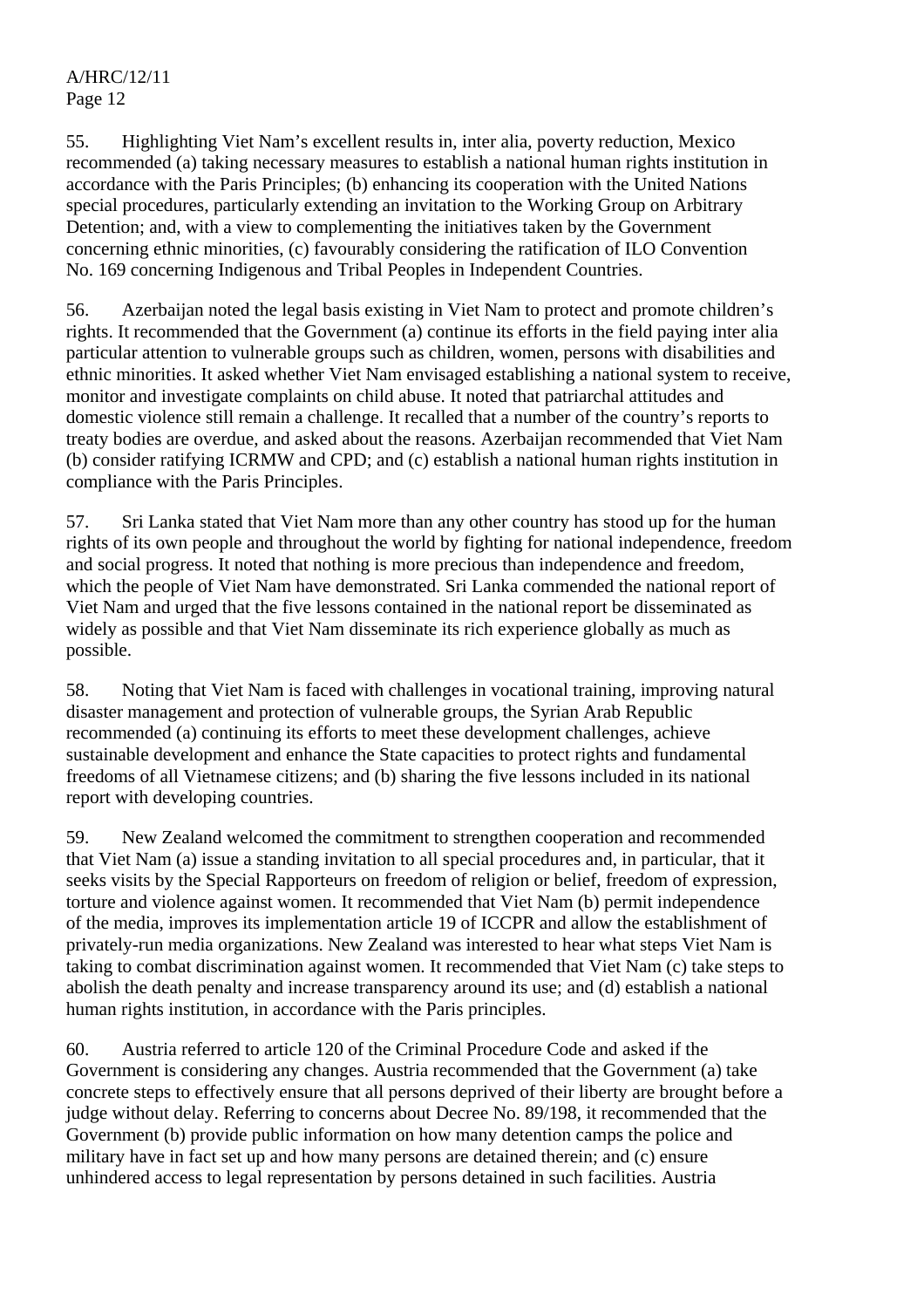recommended (d) intensifying efforts to combat child prostitution, providing effective support to the children affected and sensitizing the police to this problem in particular through adequate training courses.

61. Switzerland was carefully monitoring measures to deal with corruption. It noted that mass media play a crucial role and recommended that Viet Nam (a) ensure that the review of the press law follows the international standards on this subject, particularly with respect to protection of journalists. It recommended that Viet Nam (b) revise its legislation on the death penalty to bring it into line with existing international standards on the subject, especially concerning transparency. Switzerland urged Viet Nam (c) to fully implement the land law and (d) to issue a standing invitation to all special procedures.

62. Bangladesh stated that rapid economic progress, pro-people policies and ongoing legal reform will contribute to improvements. Bangladesh recommended that the Government (a) share its successful development experiences in the area of poverty alleviation, agricultural reform, education and health care with other developing countries; (b) strengthen its efforts in generating social awareness on positive gender roles, targeting particularly alleviation of existing gender-based disparities in education and the labour market; and (c) continue ongoing legal reforms and seek technical assistance from relevant international partners if deemed necessary.

63. Asking whether Viet Nam would accept a visit by the Special Rapporteur on freedom of opinion and expression, Finland recommended (a) allowing media to take their watchdog role in society, (b) amending its press law to comply with ICCPR, and (c) repealing or amending its Penal Code to ensure that it cannot be applied in an arbitrary manner to prevent the freedom of expression. Asking whether Viet Nam would accept a visit by the Special Rapporteur on extrajudicial, summary or arbitrary executions, Finland recommended (d) imposing a moratorium on executions immediately with the ultimate goal of abolishing the death penalty altogether.

64. Germany noted the concerns of the Committee on the Rights of the Child about the increasing level of child prostitution and sex tourism and asked about measures taken. Germany recommended (a) strengthening cooperation with United Nations human rights mechanisms; (b) inviting and facilitating the visit of the Special Rapporteur on freedom of religion and belief; (c) establishing a national human rights institution in accordance with the Paris Principles; (d) taking all necessary measures to end restrictions on the rights to freedom of expression and peaceful assembly. It also recommended (e) publishing all information about the imposition and use of the death penalty, including information on executions carried out and (f) reducing the number of offences liable for the death penalty.

65. Turkey encouraged the Government to extend an open invitation to all special procedures and recommended that the Government (a) take concrete action to strengthening the legal basis for the accountability of State authorities and improvement of judicial scrutiny over their activities. It asked about measures to improve the juvenile justice system and recommended the Government to (b) pursue judicial and administrative reforms with a time-bound action plan to build an effective, open and transparent legal system based on the rule of law. It recommended that the Government (c) ratify the Protocol to Prevent, Suppress and Punish Trafficking in Persons and (d) continue its socio-economic development plans and take targeted measures to ensure active participation of women in the labour market.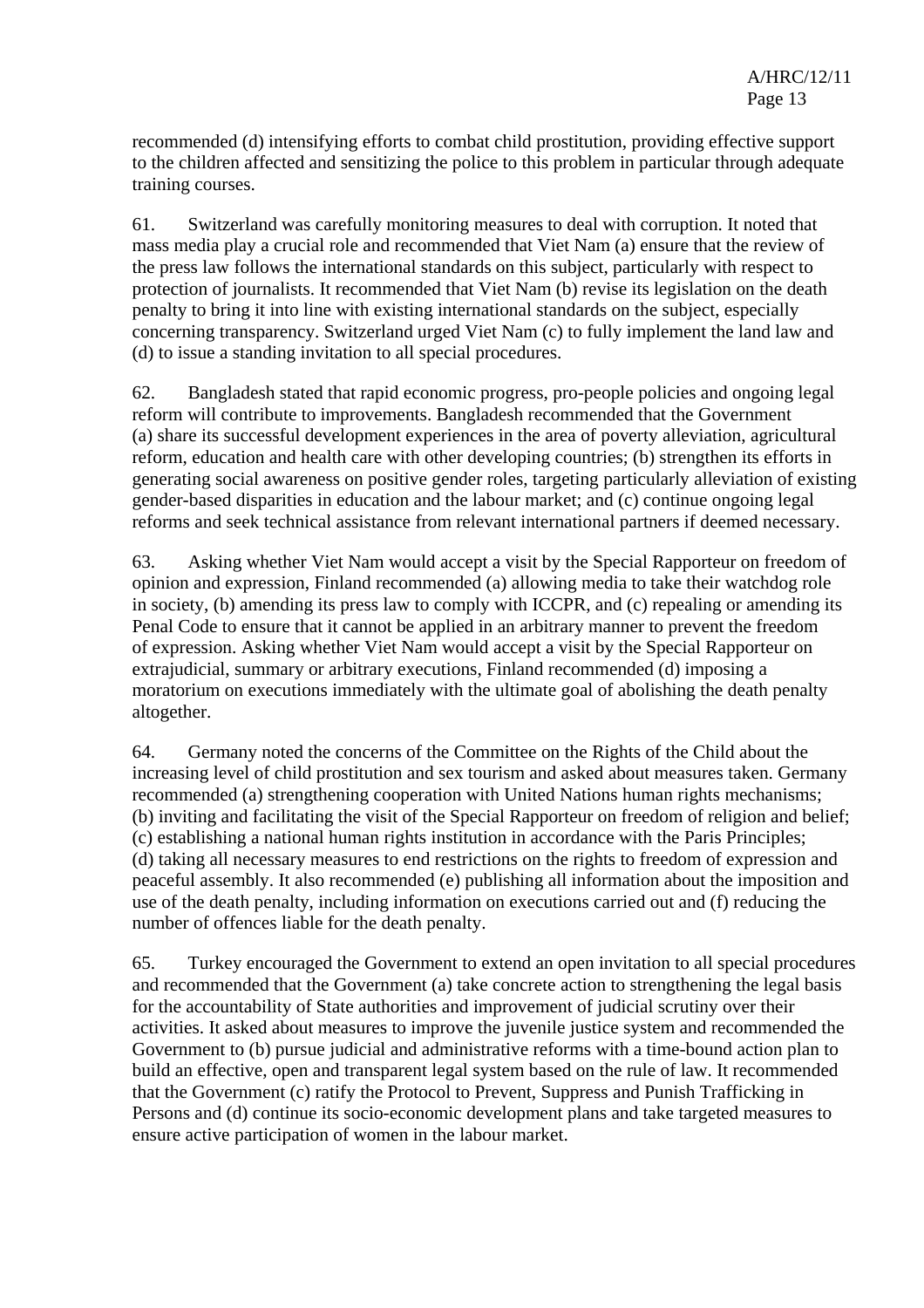66. The United States recommended that Viet Nam (a) demonstrate its commitment to article 69 of its Constitution, article 19 of ICCPR and article 19 of the Universal Declaration of Human Rights by ensuring freedom of expression for members of the press without fear of arbitrary arrest or prosecution, provide for the free flow of information on the Internet and abolish restrictive regulations on blogging and the media; (b) demonstrate its commitment to articles 50 and 69 of the Constitution, articles 19, 21, and 22 of ICCPR and article 20 of the Universal Declaration by allowing individuals to speak out on the political system and by releasing all prisoners of conscience, such as Father Nguyen Van Ly, Nguyen Van Dai and Le Thi Cong Nhan, and abolish vague "national security" provisions such as articles 84, 88, and 258 used to convict those who voice dissent against the Government or its policies. It recommended that the Government (c) in accordance with article 70 of the Constitution, speed the process for the local registration of churches and religious organizations as mandated under the framework on religion and allow for an equitable resolution of property disputes as required under the Constitution and the Prime Minister's decree on religious property, and (d) recognize the United Buddhist Church of Vietnam and allow it to function independently of the Vietnamese Buddhist Sangha as well as allow multiple branches of the Hao Hao and Cao Dai faiths.

67. Morocco requested further information on the Peoples' Inspection Councils and Public Investment Surveillance Councils. Morocco recommended: (a) reinforcing advocacy and information measures through specific human rights education and training programmes; (b) continuing paying attention to equality of opportunities, and creating favourable conditions for people residing in rural and mountainous areas; (c) taking supplementary measures to support access of minority children to education by helping them maintain and develop their traditions and languages; (d) continuing national efforts aimed at combating forced labour and trafficking in persons; (e) taking necessary measures to prevent, suppress and punish trafficking in persons, particularly women and children.

68. India noted that the Committee on the Rights of the Child welcomed national action plans on children and trafficking in women and children, and it appreciated acknowledgments of challenges including the rich-poor gap and urban-rural disparity. It recommended that the Government (a) continue to pay special attention to disadvantaged sections of the society, in particular the ethnic minorities and persons with disabilities, so as to ensure their fuller participation in the socio-political life of the country. It also recommended that the Government (b) continue its efforts to preserve the language and culture of the country's ethnic minorities.

69. In responding to statements, the delegation of Viet Nam noted the Government's principle to guarantee social equality to allow all people to enjoy the benefits of development. The Government is determined to take stronger measures, such as additional programme in areas with a high proportion of poor households, vocational training for farmers, implementation of insurance and voluntary insurance, programmes on social housing for the poor, students, migrant workers, ethnic minorities, allocation of land for production, and provision of added resources for social safety from the State budget. The target is to bring the poverty rate below 10 per cent in 2010.

70. The delegation noted that international standards on the rights of employees and on trade unions are stipulated and protected in the Constitution and laws, and that Viet Nam has signed and ratified a number of ILO conventions. Vietnam's trade union has nearly 8 million members in enterprises of both State and private sectors and is the legitimate representative body in protecting the interest of employees. Vietnam is studying the contents of the remaining conventions, including ILO Conventions 87 and 98.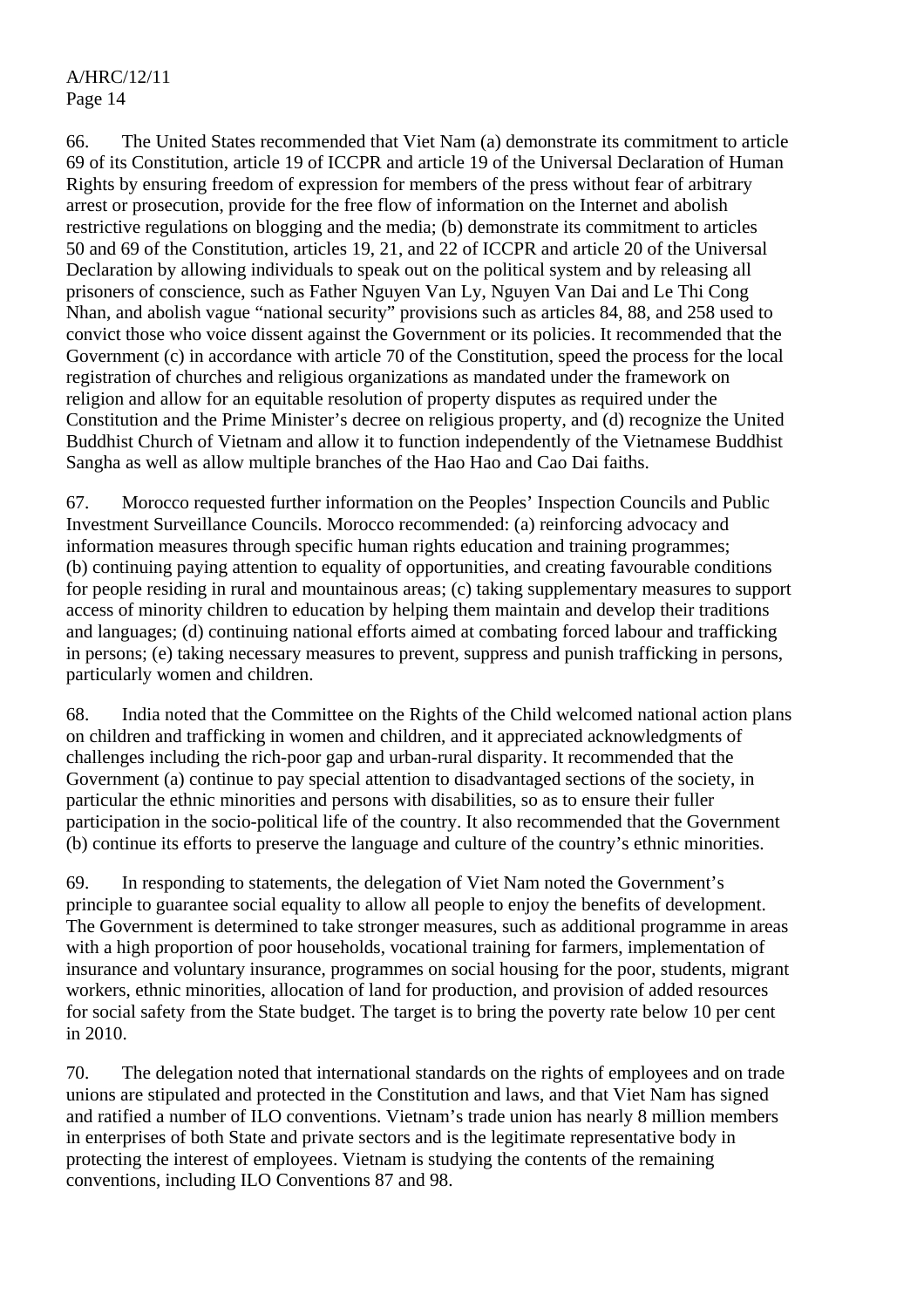71. Viet Nam will strictly enforce the law on gender equality and the law against domestic violence, which was adopted in 2006.

72. The delegation noted that Viet Nam is a unified country with 54 ethnic groups, 53 of which are minorities making up nearly 14 per cent of the population. The equal political rights of the ethnic minorities are proclaimed in the Constitution, and any ethnic-based division or discrimination is forbidden. The proportion of ethnic minorities in all levels of the administration is increasing. Nationalities enjoy equality in education and health care, and the cultural identities, language and scripts of all nationalities are preserved and promoted. Viet Nam builds houses for poor ethnic minority people, promoting education and builds boarding schools for ethnic minority students. Languages and scripts of the ethnic minorities are taught in their schools and public offices; the areas of ethnic minority people have seen rapid development and improved conditions, with places of worship preserved and upgraded. The delegation acknowledged that ethnic minority areas still lag behind in terms of development

73. On religious issues, the State considers religion and belief a legitimate demand of the people, as proclaimed in the Constitution and legal documents. Viet Nam has 20 million followers of Buddhism, Catholicism, Protestantism and Islam, among others. Religious activities as Vesak of Buddhism, Christmas and Easter of Catholicism and Protestantism and Ramadan of Islam are organized with the participation of hundreds of thousands of followers. Viet Nam has also allocated land for the religions to build worshipping places. Religious texts have been printed in ethnic minority languages, such as Bana, Ede, Jarai and Khmer.

74. The Criminal Code had stipulated 44 offences subject to the death penalty; that was now reduced to only 29 offences and the death penalty was only applied to extremely serious crimes, such as drug trafficking and cruel murder to deter the criminals. Public opinion in Viet Nam is not yet ready for the complete removal of the death penalty. In 2006, Vietnam revised the law on complaints and denunciation, which allows organizations and individuals to lodge lawsuits in the judicial court to review the decisions made by administrative agencies related to the legitimate rights of the plaintiff.

75. The delegation stated that Viet Nam has enacted codes, laws and provisions to ensure social safety and deal strictly with acts infringing on national security and social stability, including the 1999 Criminal Code and the 2004 Law on National Security. The laws related to national security are in conformity with Viet Nam's socio-economic and political conditions as well as the international laws that Viet Nam has acceded to. There are no so-called "prisoners of conscience" and no one is arrested for criticizing the Government; only those who violate the laws have to bear criminal responsibility.

76. The delegation stated that any violations committed by individuals, State agencies or law enforcement officers shall be strictly dealt with in accordance with the law in force. Joining CAT is in principle in conformity with the policy and law of Viet Nam, which is taking speedy steps to join this Convention.

77. On the conditions of detention and reform of inmates and those subjected to temporary detention and investigation and interrogation, the delegation noted that all citizens have the right to complaints, and that in case of miscarriage of justice, those involved in the proceedings must compensate and can even be prosecuted criminally. The delegation reaffirmed that Vietnamese law prohibits all acts of torture and there is no practice of torture or degrading treatment of law offenders and those under detention for investigative purposes. It also stated that there are no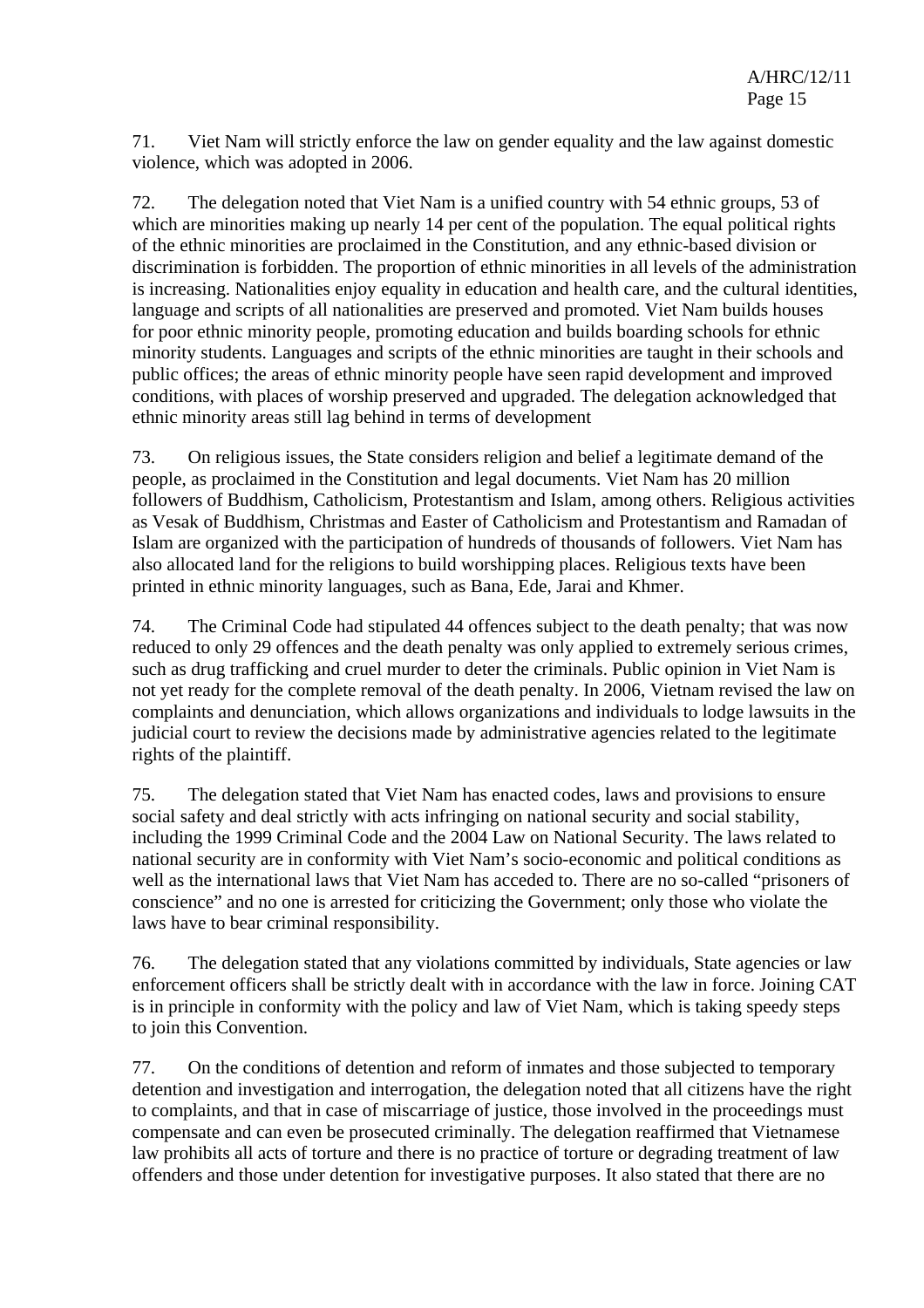detention camps of the military or police in Viet Nam. Every year, the State grants special amnesty for inmates with good conduct. In early 2009, 15,000 inmates were commuted and released.

78. Furthermore, the courts abide by the principle of equality, and no one is deemed guilty and punished, including being put under probation, until so found and sentenced by the court. Judges and people's grand juries are independent and only abide by the law, and Vietnamese law has strict rules on temporary arrest and detention. The delegation referred to an increased interest in judicial reform, which aims to make court hearings more democratic and transparent. The courts have ordered cash compensation for 80 per cent of those making petitions for remedy, and the rest of the cases are being settled.

79. The delegation referred to Constitutional provisions and stated that the rapid development of the press in Viet Nam testifies to the freedom of speech, freedom of press and the right to information. The press, inter alia, monitors the implementation of laws and is indispensable for combating corruption. Every citizen has the right to provide feedback on socio-economic development plans and programmes, and many cases of corruption and wrongdoing have been detected and denounced by the people and brought to justice. With people's feedback, authorities have cancelled or adjusted many major construction projects. The Government has implemented training and retraining programmes for over 2,000 journalists, thus helping improve the quality and reliability of the media. The law stipulates that socio-political and professional organizations are allowed to publish newspapers, and a new draft press law will consider allowing enterprises to publish newspapers.

80. Côte d'Ivoire noted that Viet Nam provides appropriate nutrition for its population and that 20 per cent of its budget is dedicated to education. It recommended that Viet Nam (a) continue and enhance efforts to reduce the level of poverty, especially for vulnerable groups, so as to boost employment, improve access to health and increase available social housing, and (b) continue reforming the judiciary and civil service and building a State based fully on the rule of law.

81. While commending the efforts, the Republic of Korea expressed concern that some parts of the rural population, ethnic minority women and children and persons with disabilities benefit little from the improved economic conditions. It recommended strengthening efforts in the areas of civil and political freedoms that include freedom of expression and the press and freedom of religion.

82. Nigeria noted challenges faced, including limited resources, inadequate training for judicial personnel and the high unemployment rate. Nigeria called on the international community to provide the necessary resources. Nigeria recommended that Viet Nam (a) ratify CPD and put in place the draft law on people with disabilities in timely fashion; (b) sign and ratify the CAT as recommended by the Committee on the Elimination of Discrimination against Women in 2007; and (c) improve prison conditions.

83. Argentina recommended that Viet Nam (a) take the necessary steps to comply with ICCPR, particularly to reduce cases of arbitrary detention and ensure that the right to a fair trial based in law is guaranteed; (b) take the necessary steps to ensure that citizens can fully enjoy these rights; (c) consider the possibility of inviting the Special Rapporteurs on freedom of expression and freedom of religion to visit the country. Argentina recommended (d) ratification of the second Optional Protocol to ICCPR to abolish the death penalty; until this happens it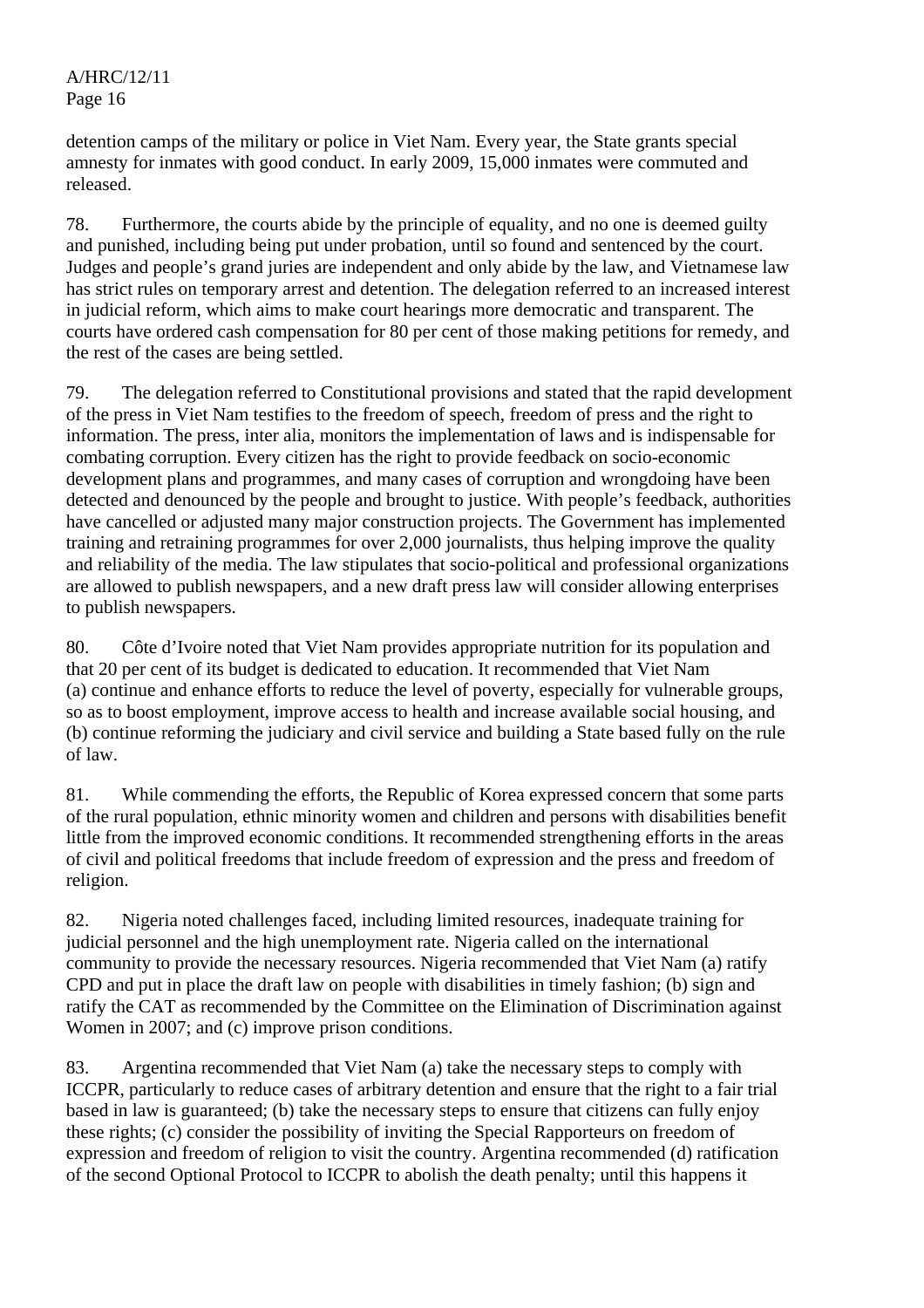commends the reduced number of crimes to which this penalty is applicable and hopes that this will be done in accordance with international standards and in full transparency. Argentina recommended that Viet Nam (e) ratify CED, the Rome Statute, the Palermo Protocol and the conventions on refugees and stateless persons. It asked about experiences in reforming the judicial system, rebuilding institutions in a post-conflict situation, and on measures to reduce hunger and meet the needs of vulnerable groups.

84. South Africa noted that promotion and protection of the human rights of persons with disabilities, especially those wounded in the war, is an example of a best practice to be emulated. It recommended ratifying CPD.

85. France referred to a draft bill in 2008 to revise the criminal code to reduce the number of crimes to which capital punishment is applicable, and asked when this is likely to be approved. It asked if Viet Nam would be willing to host visits by all requesting special rapporteurs and not only those working on economic, social and cultural rights. It asked about measures to prevent, combat and eradicate discrimination and violence against persons belonging to ethnic minorities. France recommended that the Government (a) take measures advocated by the Human Rights Committee to bring to an end restrictions to freedom of expression and opinion and to end, notably, restrictions on the creation of private media at the same time; (b) set up a national human rights institution in accordance with the Paris Principles; and (c) sign and ratify the Rome Statute.

86. Lebanon commended the ongoing efforts and noted that these have to be measured against the challenges of poverty, lack of adequate infrastructure and global crisis. Lebanon recommended that Viet Nam (a) maintain its commitment to strike a balance between the opening up of their economy and minimizing the adverse impacts on the most vulnerable and disadvantage groups in the society. It recommended that Viet Nam (b) uphold the progress it has achieved in ensuring religious freedom to the different communities and ensuring that religious and belief activities continue to be a vibrant and enriching feature of Vietnamese society.

87. Italy recommended (a) stepping up efforts to ensure the full respect of freedom of religion and worship, including by reviewing laws and provisions at all levels, related to the freedom of religion, in order to align them with article 18 of ICCPR; (b) giving a positive reply to the request to visit the country made by the Special Rapporteur on freedom of religion in 2008; (c) fully guaranteeing the right to receive, seek and impart information and ideas in compliance with article 19 of ICCPR; and (d) developing a national strategy to include in the school system at all levels appropriate measures in the field of human rights education in accordance with the Plan of Action 2005-2009 of the World Programme for Human Rights Education.

88. Mauritius urged the international community to continue to assist in the area of poverty reduction. It noted developments to, inter alia, strengthen the legal basis for the accountability of State authorities in implementing human rights treaties. Mauritius asked for information on any plans to establish a national human rights institution, as also recommended by the Human Rights Committee, and on any challenges faced in this regard. It sought more information on any recent reforms to the judicial system, including with respect to legal aid.

89. Chile appreciated the efforts to fight extreme poverty. Chile recommended to Viet Nam that it consider (a) ratifying CAT and (b) the Optional Protocol thereto as soon as possible. Chile also noted the intention expressed to reduce the scope of the application of this punishment.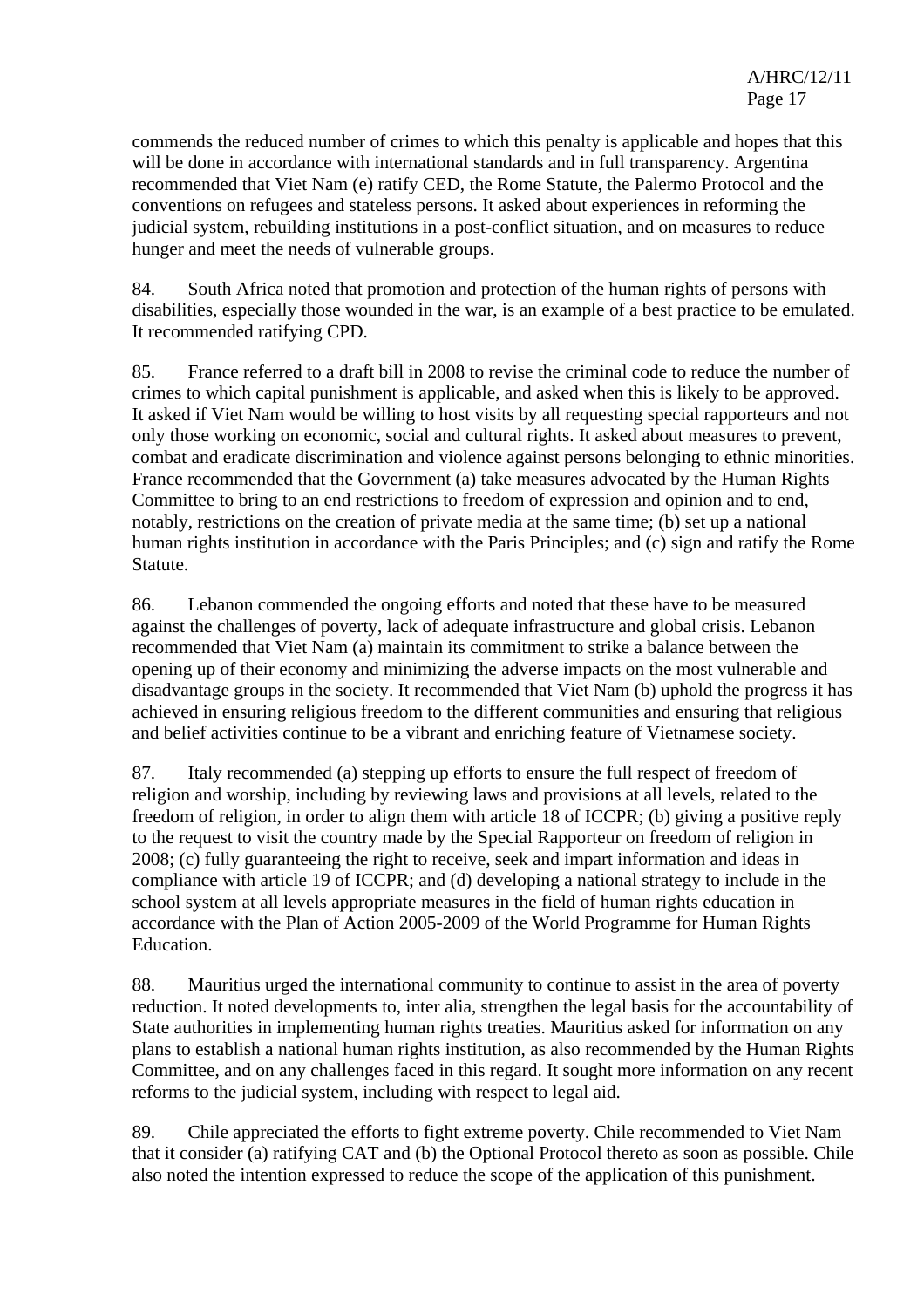Chile asked for more information about actions intended to redress, inter alia, the need to maintain social and political stability in order to achieve development, what Viet Nam understands by this concept, and how Viet Nam is going to ensure stability without imposing one single model on society.

90. Poland recommended (a) establishing a permanent independent human rights monitoring body, including child rights monitoring body. Noting reports that members of particular religious groups are facing serious limitation in the exercise of their right to freedom of religion and belief, Poland recommended (b) ensuring that legislation and the practice of the State are in full compliance with the requirements of article 18 of ICCPR. It recommended (c) repealing ordinance 44 on regulating administrative justice, which authorizes administrative detention, house arrest or detention in special protection centre and psychiatric facilities for two-year renewable periods without trial.

91. Pakistan referred to ongoing challenges acknowledged, and asked about specific measures being considered to ensure and enhance socio-cultural harmony among various ethnic and religious minorities. Pakistan recommended that Viet Nam (a) give priority and pay special attention to the problems faced by different minority groups, in particular the student community; (b) expedite implementation of its voluntary commitments; (c) enhance effectiveness of its legal, executive judiciary and law enforcements reforms, in line with international human rights standards.

92. Burkina Faso encouraged Viet Nam to further cooperate with the various United Nations special mechanisms, which would be proof of transparency and cooperation. Burkina Faso urged Viet Nam to continue its efforts in favour of the effective respect of individual and collective liberties. Burkina Faso recommended Viet Nam to strengthen its institutional mechanisms for the promotion and efficient protection of human rights by implementing the various international Conventions to which it is party and called upon the international community to back Viet Nam in this endeavour.

93. Brunei Darussalam appreciated Viet Nam's cooperation in ASEAN's efforts towards establishing a human rights body. Brunei Darussalam supported Viet Nam's commitments to continue working with other countries, the United Nations and agencies to ensure better enjoyment of human rights in the country.

94. Palestine noted the fight against gender disparities as a matter of concern, and commended that the situation is improving due to the Law on Gender Equality. It noted that Viet Nam still has to deal with the maintenance of poverty for some categories of the population, epidemics, natural disasters and climate change, which the leadership of the country is fully aware of. Palestine recommended Viet Nam to pursue its work, with the proper perspective it shows continuously, particularly in the training of its governmental staff.

95. Nepal noted with great appreciation the increasing role of the National Assembly in legislating and managing diverse views. It recommended Viet Nam to continue its efforts to preserve languages and culture of ethnic minorities and to promote and protect economic, social and cultural rights of its people, and share its experience on poverty reduction and agriculture development.

96. Zimbabwe recommended (a) sharing and exchanging its experiences with other nations, especially developing ones, in legal system reforms and (b) continuing the momentum on the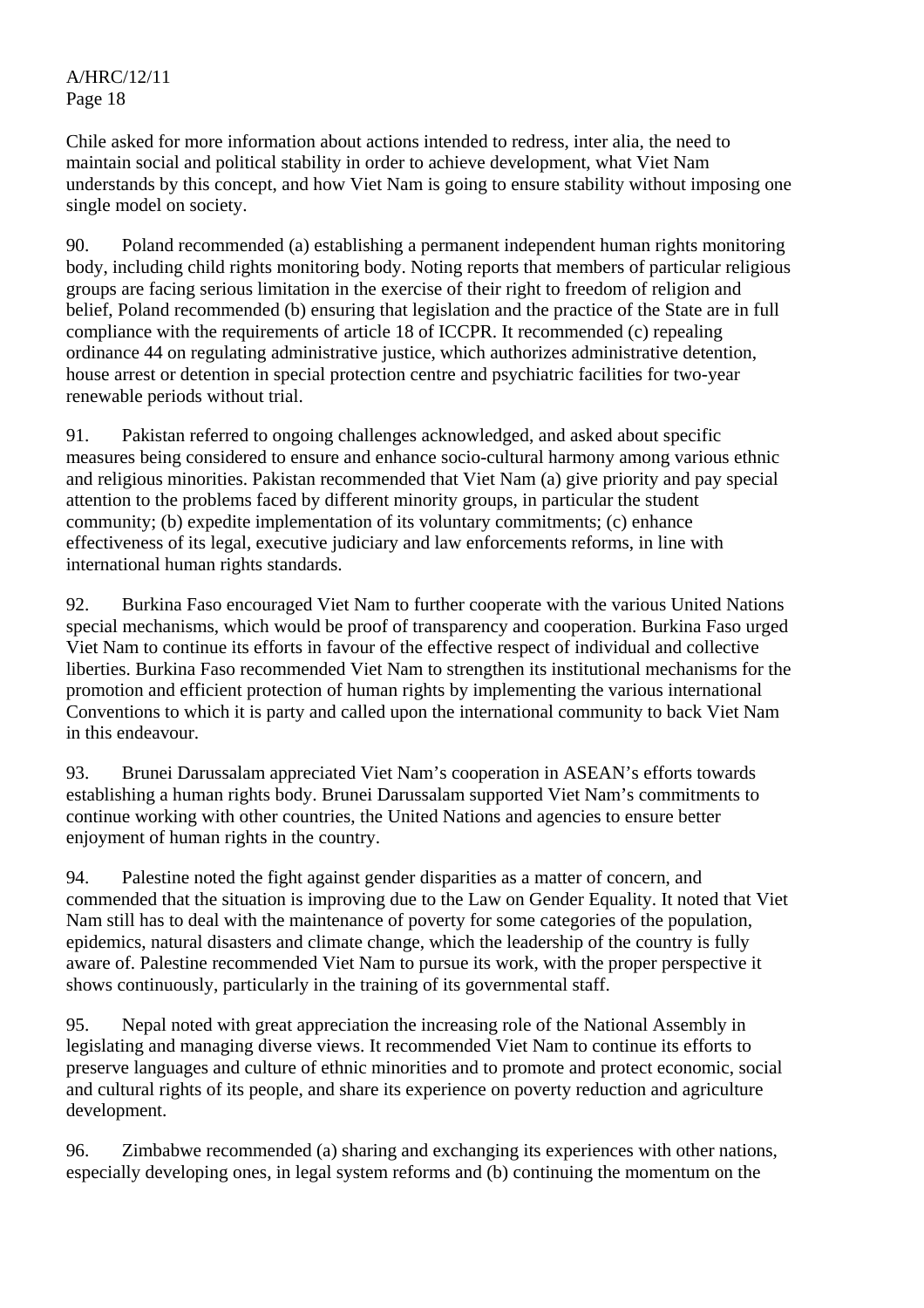provision of quality goods and services especially in education and health and in the disadvantaged areas that are difficult to access and those with a high preponderance of minorities.

97. Tunisia congratulated Viet Nam for the ideology underpinning political action being focused on the people, constituting both a purpose and driving force of political and social development. Tunisia welcomed the commitments of Viet Nam in paragraph 88 of the national report, and recommended it to continue the reforms under way, notably the attention to the promotion of the rights of women and children, and providing necessary protection and personal fulfilment.

98. Belarus noted considerable development in all sectors and the particular importance of having the right to work properly guaranteed. Belarus recommended that Viet Nam (a) continue the process of acceding to the appropriate ILO Conventions. Belarus noted that Viet Nam tries to comply with its obligations, and recommended that it (b) continue to accede to international human rights instruments and the regular reporting system attached thereto.

## **II. CONCLUSIONS AND/OR RECOMMENDATIONS**

99. The recommendations formulated during the interactive dialogue have been examined by Viet Nam and the recommendations listed below enjoy the support of Viet Nam:

- 1. Continue fulfilling its obligations under the international treaties to which it is a party (Algeria);
- 2. Consider ratifying the Convention on the Rights of Persons with Disabilities (South Africa) (Azerbaijan) (Nigeria) and put in place in timely fashion the draft law on people with disabilities (Nigeria)
- 3. Accede to CAT in a timely manner (Australia) (Sweden) (Nigeria); as recommended by the Committee on the Elimination of Discrimination against Women in 2007(Nigeria); consider acceding to CAT (Algeria); consider ratifying CAT (Chile)
- 4. Consider accession to the United Nations Convention on Transnational Organized Crime (Malaysia) and its Protocol to prevent, suppress and punish trafficking in persons, especially women and children (Malaysia) (Argentina) (Turkey)
- 5. Consider ratifying the International Convention for the Protection of All Persons from Enforced Disappearance, the Conventions relating to the Status of Refugees and the Status of Stateless Persons and the Rome Statute of the International Criminal Court (Argentina)
- 6. Consider ratifying the International Convention on the Protection of the Rights of All Migrant Workers and Members of Their Families (Azerbaijan)
- 7. Continue to accede to international human rights instruments and the regular reporting system attached thereto (Belarus)
- 8. Consider ratifying other remaining core human rights conventions (Indonesia)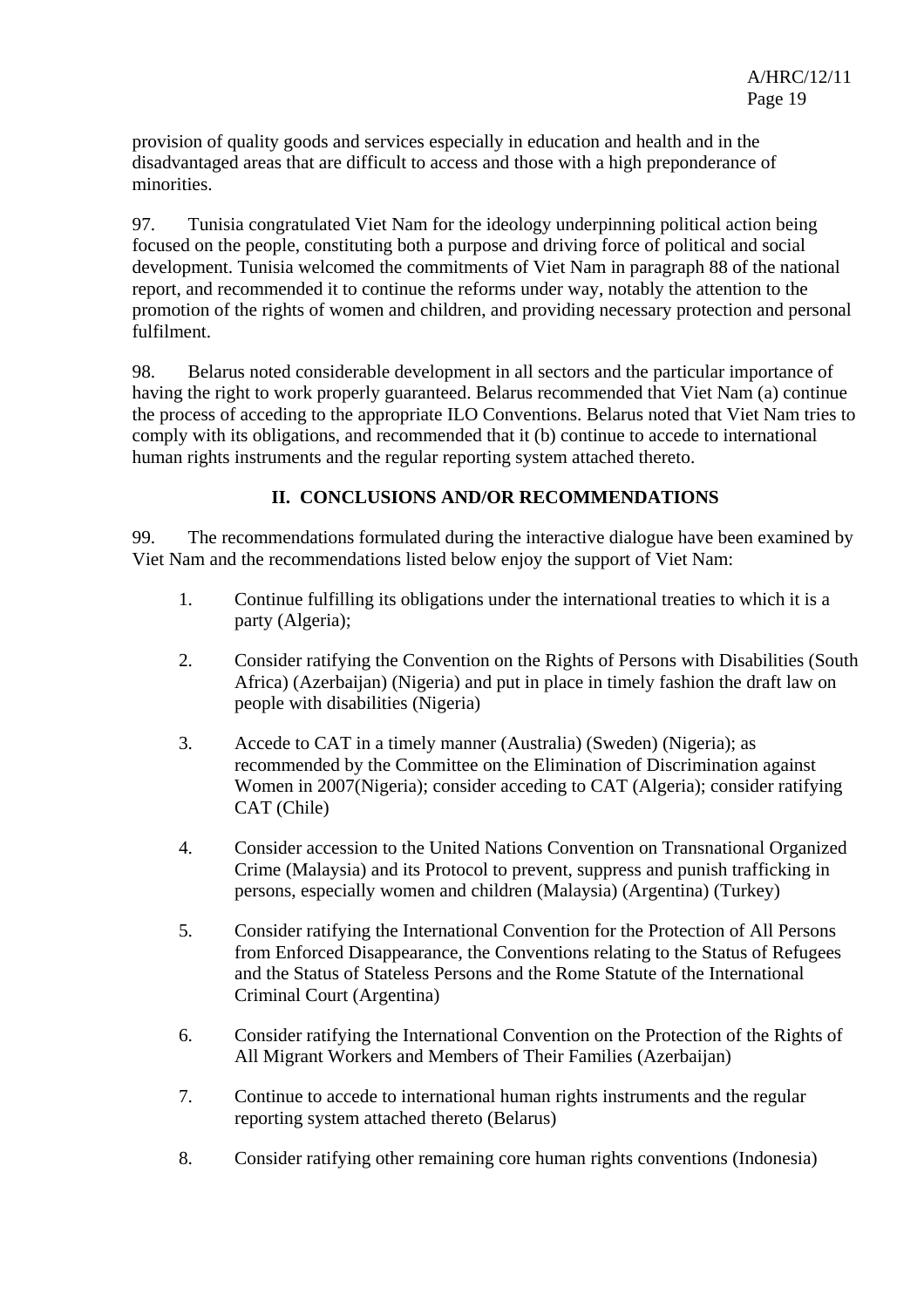- 9. Develop its domestic legal system and ensure the appropriate implementation and execution of the law towards the implementation of the international human rights instruments to which it is a party (Japan)
- 10. Speed up the law reforms and public administration programmes aimed at deepening and broadening democratic norms, principles and standards (Malaysia)
- 11. Engage in dialogue with international experts on legal developments, including on the review of its Penal Code to allow less scope for open interpretation of these provisions by judges and courts (United Kingdom); continue to work to ensure key pieces of national legislation, including the 1999 Penal Code and 2003 Criminal Procedures Code, are consistent with its international human rights treaty commitments (Australia)
- 12. Strengthen its institutional mechanisms for the promotion and efficient protection of human rights by implementing the various international conventions to which it is party and call upon the international community to back it in this endeavour (Burkina Faso)
- 13. Continue efforts aimed at the promotion and protection of human rights (Benin); take concrete measures for future promotion and protection of economic, social and cultural rights, including the right to development for better realization of the MDGs (Islamic Republic of Iran)
- 14. Continue efforts to improve all political as well as economic, social and cultural rights in conformity with the universally agreed human rights standards and norms (Egypt)
- 15. Further efforts to engage all appropriate social and political organizations in the promotion and protection of human rights (Democratic People's Republic of Korea) (Russian Federation)
- 16. Give due attention to reconciling the universal values of human rights with the specific circumstances of Vietnam (Algeria)
- 17. Continue providing and expanding human rights education and training for all relevant Government authorities to build capacities of officials, and ensure effective implementation of human rights-related laws.(Thailand); continue to undertake comprehensive training programmes for local officials, monitor progress on implementation of legislation(United Kingdom)
- 18. Reinforce advocacy and information measures through specific human rights education and training programmes (Morocco)
- 19. Develop a national strategy to include in the school system at all levels appropriate measures in the field of human rights education in accordance with the Plan of Action 2005-2009 of the World Programme for Human Rights Education (Italy)
- 20. Accomplish progressively human rights goals as set forth in resolution 9/12 (Brazil)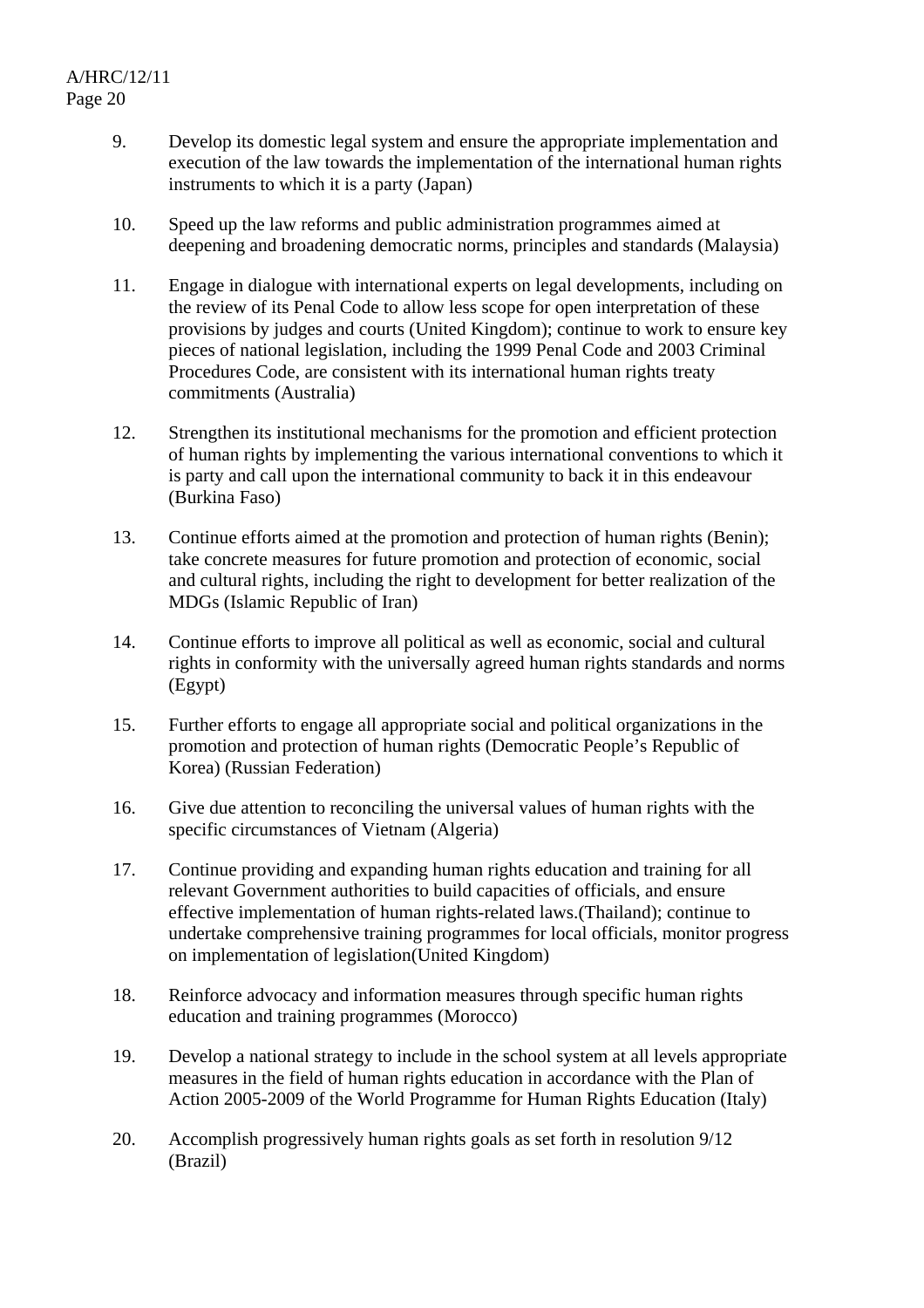- 21. Pursue its work, with the proper perspective it shows continuously, particularly in the training of its government staff (Palestine)
- 22. Enhance cooperation with the United Nations special procedures (Germany) (Mexico)
- 23. Reengage with Special Rapporteur on freedom of religion (United Kingdom)
- 24. Continue to uphold the promotion of human rights and fundamental freedoms, particularly for the exercise by people under foreign occupation of their right to self-determination (Algeria)
- 25. Devise plans and strategies enabling it to reach out to remote areas and members of the population and hence improve their living conditions and ensure the protection of their rights (Egypt)
- 26. Continue paying attention to equality of opportunities and creating favourable conditions of people residing in rural and mountainous areas (Morocco)
- 27. Continue efforts to inform the wider society about the laws concerned and about the rights of women in general, and widely use the mass media to raise awareness of gender equality and publish the appropriate documents in ethnic minority languages (Russian Federation); take further action to enforce and implement the laws that have been passed and take measures to ensure that women are informed of their rights (Sweden)
- 28. Strengthen its efforts in generating social awareness of positive gender roles, targeting particularly alleviation of existing gender-based disparities in education and the labour market (Bangladesh)
- 29. Continue to make further efforts to advance the human rights of socially vulnerable people, including persons with disabilities (Democratic People's Republic of Korea) (Japan) ethnic minorities, women, children, persons with HIV/AIDS and victims of human trafficking (Japan)
- 30. Continue its efforts to promote and protect the rights of persons with disabilities, and share its experiences in this regard (Cuba)
- 31. Make the necessary efforts to improve the specific conditions of persons with disabilities in order to improve their life, stability and integration within society (Libyan Arab Jamahiriya)
- 32. Revise its legislation on the death penalty bearing in mind existing international standards on the subject, especially concerning transparency (Switzerland)
- 33. Fulfil the Government aim of limiting the use of capital punishment promptly by reducing the scope of crimes subject to the death penalty (Norway); reduce the number of offences punishable by the death penalty (Germany)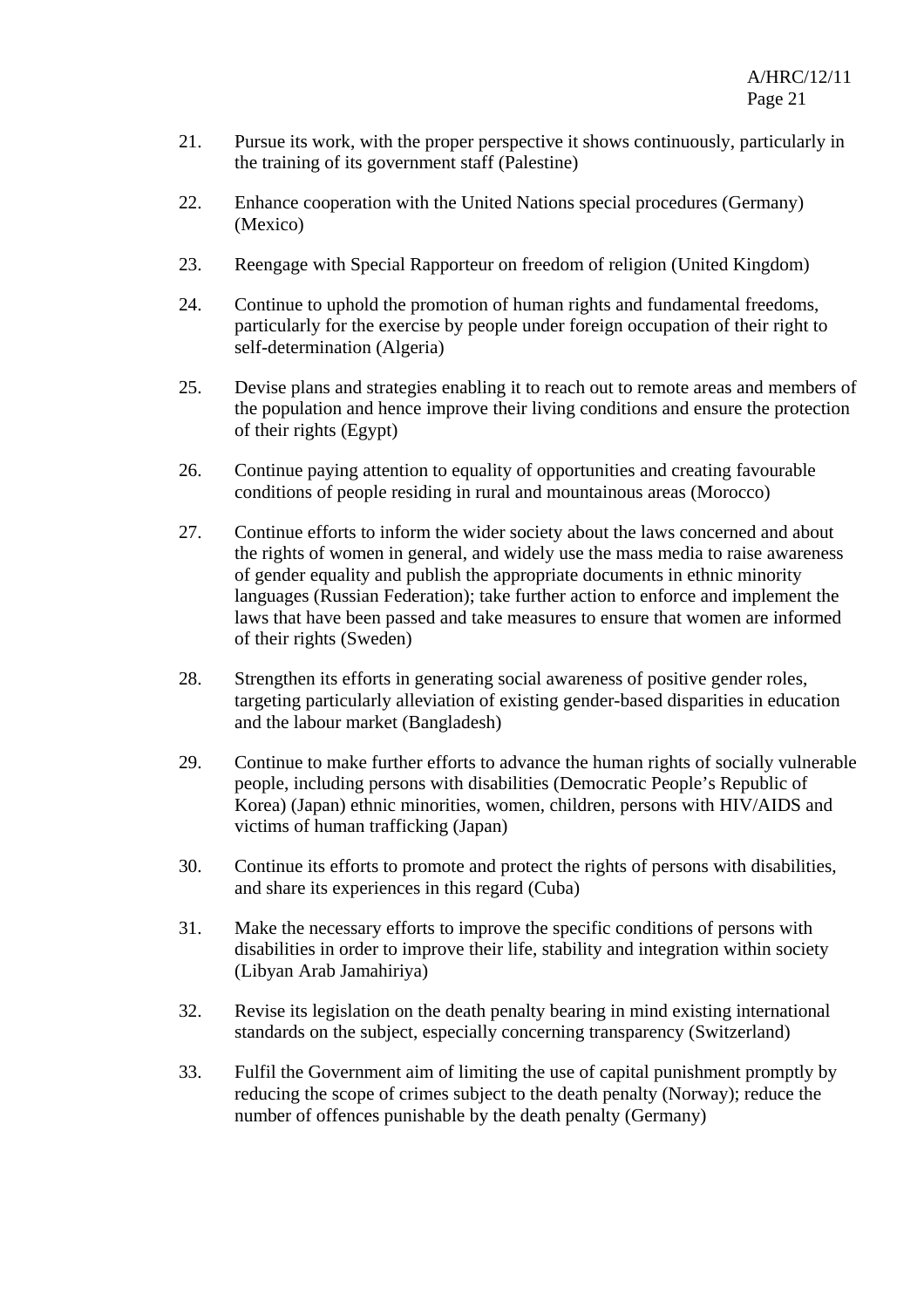- 34. Cooperate with the international community and neighbouring countries particularly in the fight against transborder organized crime, and fight against trafficking in women and children (Islamic Republic of Iran)
- 35. Intensify its efforts to combat child prostitution, provide effective support to the children affected and sensitize its police forces to this problem in particular through adequate training courses (Austria)
- 36. Strengthen efforts in fighting against corruption, which negatively affects the enjoyment of human rights by everyone (Islamic Republic of Iran)
- 37. Continue national efforts aimed at combating forced labour and taking necessary measures to prevent, suppress and punish trafficking in persons, particularly women and children (Morocco)
- 38. Continue to improve its legal system and give particular attention to its human rights laws and regulations in order to make them more mutually cohesive (Indonesia); continue its judicial reforms towards a healthy, strong, democratic and efficient juridical system which is necessary as an enabling condition for the promotion and protection of human rights (Islamic Republic of Iran)
- 39. Continue with the reform of the judiciary and civil service and build a State based fully on the rule of law (Côte d'Ivoire); pursue the judicial and administrative reforms with a time-bound action plan to build an effective, open and transparent legal system based on the rule of law (Turkey); enhance effectiveness of its legal, executive judiciary and law enforcements reforms, in line with international human rights standards (Pakistan)
- 40. Continue ongoing legal reforms and seek technical assistance from relevant international partners, if deemed necessary (Bangladesh)
- 41. Take concrete action to strengthen the legal basis for the accountability of State authorities and improvement of judicial scrutiny over their activities (Turkey)
- 42. Take the necessary steps to comply with ICCPR and make sure the right to a fair trial based in law is guaranteed (Argentina)
- 43. Take concrete steps to effectively ensure that all persons deprived of their liberty are brought before a judge without delay (Austria)
- 44. Take the necessary steps to ensure that citizens can fully enjoy the rights to freedom of expression and freedom of religion (Argentina)
- 45. Fully guarantee the right to receive, seek and impart information and ideas in compliance with article 19 of ICCPR (Italy)
- 46. Introduce and seek prompt passage of access-to-information legislation (Canada)
- 47. Take steps to ensure that full respect for the freedom of expression, including on the Internet, is implemented in current preparations for media law reform (Sweden)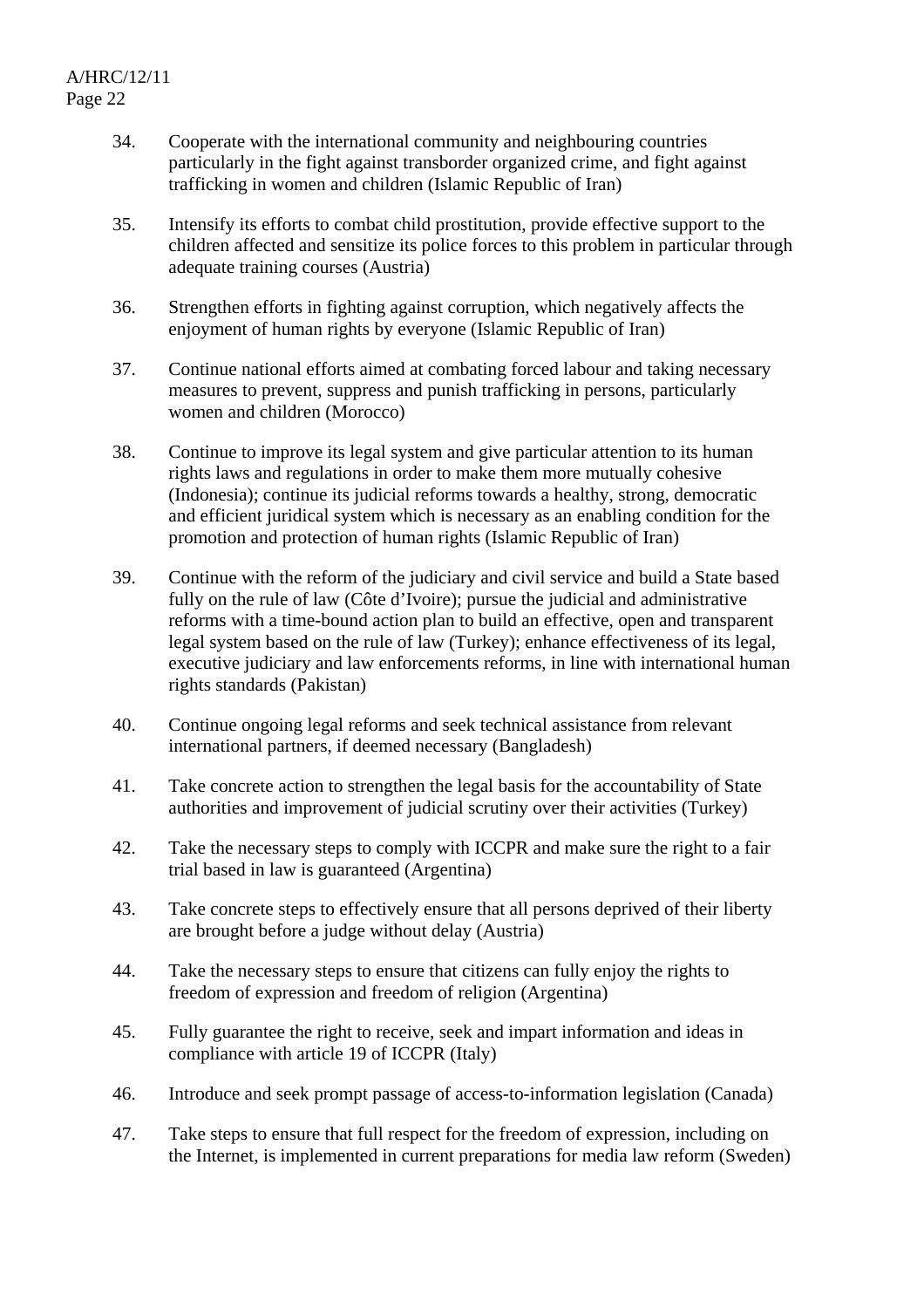- 48. Consider strengthening press freedom protections contained in the 1999 press law (Australia); ensure that the review of the press law follows the international standards on this subject, particularly with respect of the protection of journalists (Switzerland); ensure that press laws are in compliance with article 19 of ICCPR (Netherlands)
- 49. Adopt appropriate measures to disseminate widely and ensure full observation of General Assembly resolution 53/144 (Norway)
- 50. Uphold the progress it has achieved in ensuring religious freedom for the different communities and ensuring that religious and belief activities continue to be an enriching feature of Vietnamese society (Lebanon)
- 51. Continue to maintain and strengthen the economic, political and social model of Viet Nam to guarantee the full participation of the population in public and security affairs (Lao People's Democratic Republic)
- 52. Strengthen efforts in the areas of civil and political freedoms, including freedom of expression and the press and freedom of religion (Republic of Korea)
- 53. Continue efforts in its current economic and political platform that aim at protecting and guaranteeing people's rights, namely religious freedom (Cambodia)
- 54. Continue to pay special attention to the disadvantaged sections of the society, in particular ethnic minorities and persons with disabilities, so as to ensure their fuller participation in the socio-political life of the country (India)
- 55. Continue to implement credit-for-jobs projects and to promote labour market development (Algeria)
- 56. Continue its socio-economic development plans and take targeted measures to ensure active participation of women in the labour market (Turkey)
- 57. Continue its programme of building affordable housing for low-income families aimed at promoting broader enjoyment of the right to adequate housing by 2020 (Philippines)
- 58. Enhance women's access to health care, in particular to sexual and reproductive health services (Brazil)
- 59. Adopt various measures for prevention and early diagnosis of transmissible diseases and pandemics, notably HIV/AIDS, by giving priority to vulnerable groups, particularly national minorities, the poor and sex workers (Benin)
- 60. Continue efforts aimed at improving social security in the country, especially at this time of economic and financial crisis (Egypt)
- 61. Continue to implement the poverty reduction strategy to further lower the rate of poverty (Algeria)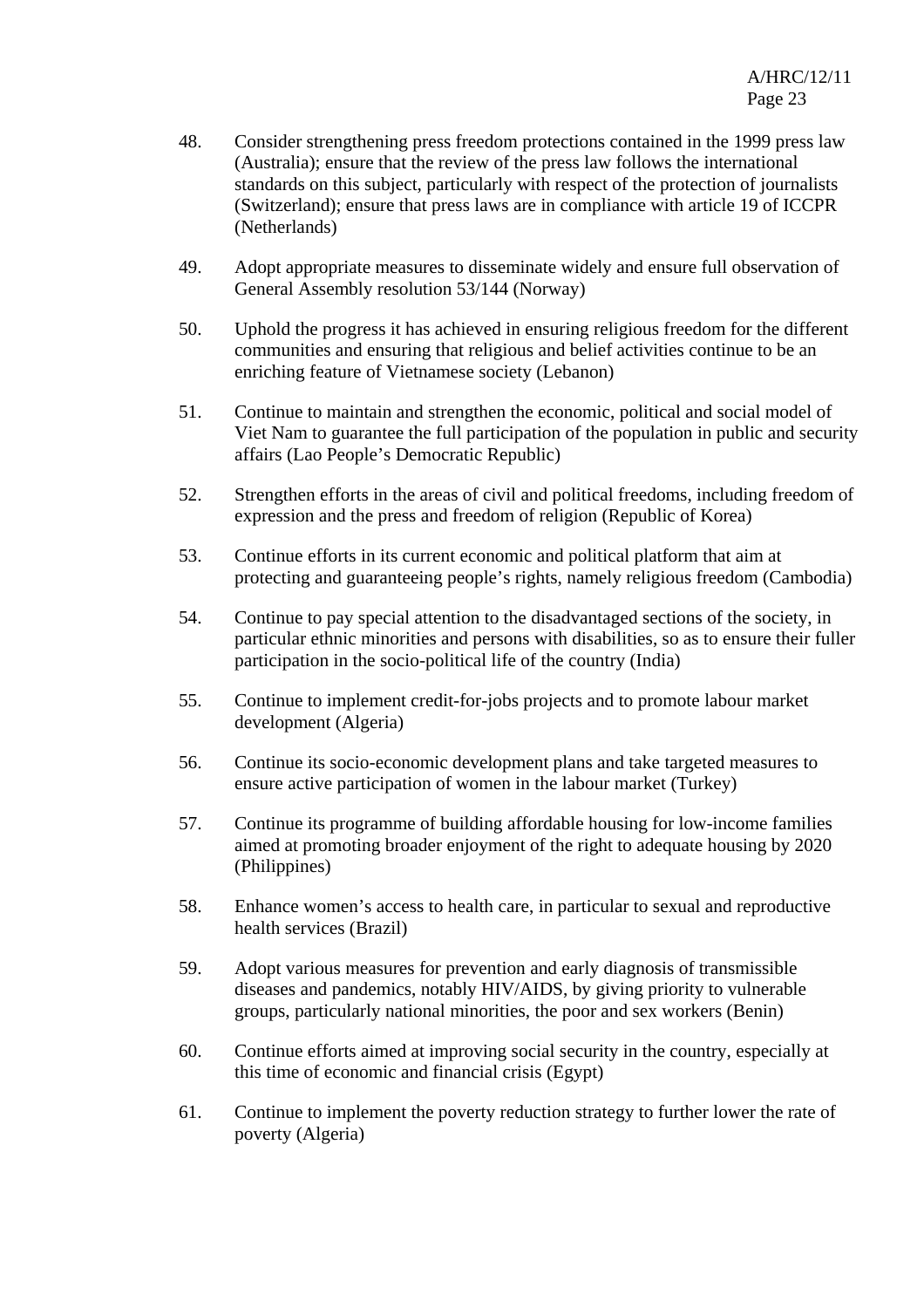- 62. Continue its poverty reduction efforts as a means of laying the groundwork for the further enhancement of the human rights of its people (Thailand)
- 63. Continue the momentum on the provision of quality goods and services, especially in education and health and in the disadvantaged areas that are difficult to access and those with a high preponderance of minorities (Zimbabwe)
- 64. Participate actively in international cooperation to encourage and protect economic, social and cultural rights and to share positive experiences with other countries (Russian Federation)
- 65. Continue with its very successful and socially-oriented economic policy, including by for example providing proper drinking water to poor households and to special hardship regions (Russian Federation)
- 66. Continue to bring down poverty in urban and rural areas along with the maintenance of peace and stability and protection of the environment to boost up the country's socio-economic development, industrialization and modernization to achieve the MDGs (Lao People's Democratic Republic)
- 67. Take active measures to close the gap between rich and poor and between the mountainous and urban areas (China)
- 68. Continue to take measures to provide education and health care, especially in mountainous areas and for ethnic minorities and with their involvement (Cuba)
- 69. Maintain its commitment to striking a balance between the opening up of its economy and minimizing the adverse impacts on the most vulnerable and disadvantaged groups in the society (Lebanon)
- 70. Continue and enhance efforts to reduce the poverty level, especially for vulnerable groups, so as to boost employment, improve access to health and increase available social housing (Côte d'Ivoire)
- 71. Continue and enlarge social security networks for the poor, vulnerable and other disadvantaged groups, improving their well-being and their participation in social associations and social groups (Cambodia)
- 72. Fully implement the land law passed (Switzerland)
- 73. Continue to improve in the following areas: poverty eradication, rights of the child, women's rights and rights of persons with disabilities (Singapore)
- 74. Continue its efforts in poverty reduction paying particular attention, inter alia, to vulnerable groups such as children, women, persons with disabilities and ethnic minorities (Azerbaijan)
- 75. Continue to help ethnic groups to increase awareness of their rights and responsibilities so that they can improve their living conditions and better enjoy their rights (China)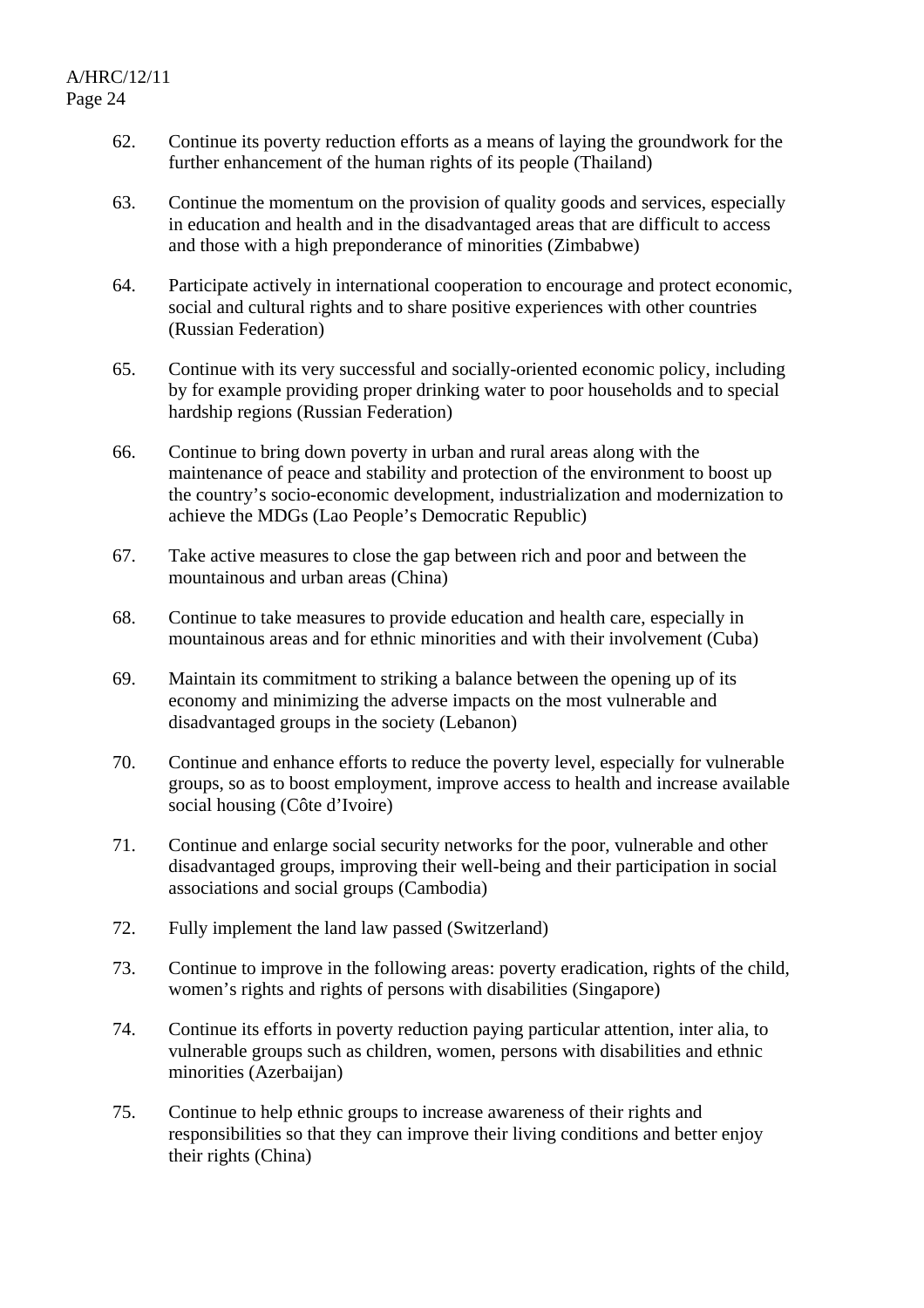- 76. Continue its efforts to preserve the languages and culture of ethnic minorities (Nepal) (India)
- 77. Give priority and pay special attention to the problems faced by different minority groups, in particular their student communities (Pakistan)
- 78. Further increase the use of ethnic languages in schools and the mass media (Philippines)
- 79. Take supplementary measures to support access of minority children to education by helping them maintain and develop their traditions and languages (Morocco)
- 80. Share experiences in promoting agricultural productivity and sustainability, local development and good governance with other developing countries (Philippines)
- 81. Share its experiences and lessons learned with other developing countries (Yemen)
- 82. Continue the reforms under way, notably the attention to the promotion of the rights of women and children, providing for the necessary protection and their personal development (Tunisia)
- 83. Continue its efforts to meet the development challenges in such areas as vocational training, improving natural disaster management and protection of vulnerable groups, achieve sustainable development and enhance the State's capacities to protect rights and fundamental freedoms of all Vietnamese citizens; share the five lessons included in its national report with developing countries (Syrian Arab Republic)
- 84. Share best practices and experience in the field of MDG 1with interested countries, inter alia by contributing actively to the strengthening of South-South cooperation in this regard (Algeria)
- 85. Continue its sustainable efforts and share its experiences and best practices in the area of poverty reduction with other developing countries, especially through the programme of South-South cooperation, along with its participation in international efforts to promote the right to development (Cambodia)
- 86. Further intensify its engagement with the international community, especially with developing countries, to exchange and share its best practices relating to the efforts on strengthening the rule of law and socio-economic development (Myanmar)
- 87. Share with other countries its experiences in poverty reduction and agricultural development (Democratic People's Republic of Korea) (Nepal) (Bangladesh), education and health care (Bangladesh)
- 88. Share and exchange its experiences with other nations, especially developing ones, in legal system reforms (Zimbabwe)
- 89. Continue its efforts to promote and protect the economic, social and cultural rights of its people and share its experience in poverty reduction and agricultural development (Nepal)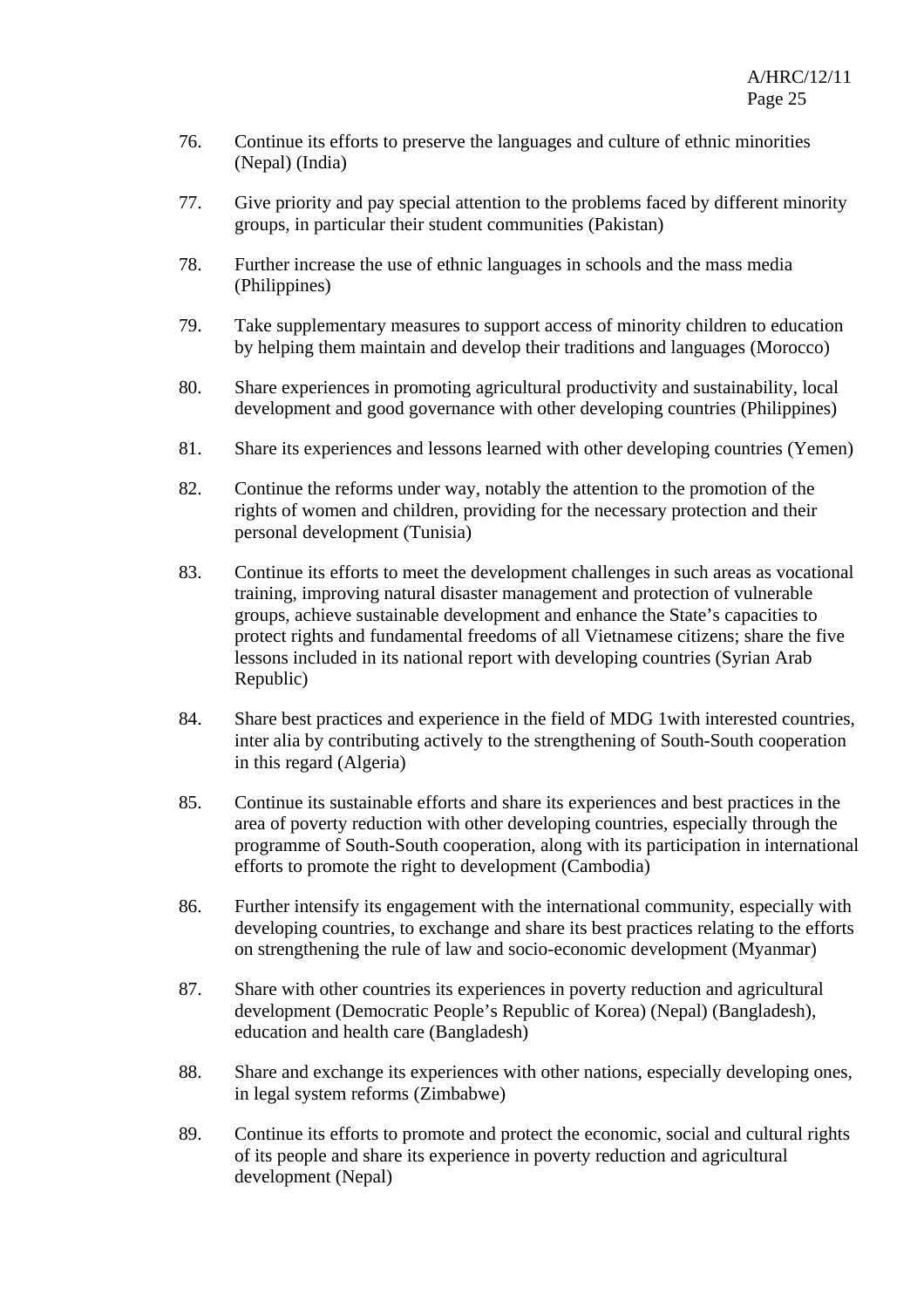- 90. Share its experiences and best practices, especially on how to achieve the MDGs, with other countries (Lao People's Democratic Republic)
- 91. Disseminate the five lessons contained in the national report and their rich experience globally as much as possible (Sri Lanka)
- 92. Share with other countries its successes and good practices on the guiding principles of solidarity and socialism (Venezuela)
- 93. Expedite implementation of its voluntary commitments (Pakistan).

100. The following recommendations will be examined by Viet Nam which will provide responses in due time. The response of Viet Nam to these recommendations will be included in the outcome report adopted by the Human Rights Council at its twelfth session.

- 1. Consider accession to the ILO Forced Labour Convention (Malaysia); continue the process of acceding to the appropriate ILO conventions (Belarus); favourably consider the ratification of ILO Convention No. 169 concerning Indigenous and Tribal Peoples in Independent Countries. (Mexico)
- 2. Consider positively extending an invitation to visit the country to the Working Group on Arbitrary Detention (Mexico).

101. Viet Nam noted the following recommendations and indicated that they pertain to measures which have been implemented or are currently being implemented.

- 1. Provide people detained under security or propaganda laws with fundamental legal safeguards, including representation by legal counsel of their choice throughout the proceedings and a public trial (Canada);
- 2. Reduce the length of prison sentences for non-violent crimes (Canada);
- 3. Adopt a whistleblower law so that those who identify corruption are protected from prosecution or harassment (Canada);
- 4. Step up efforts to ensure the full respect of freedom of religion and worship, including by reviewing laws and provisions at all levels related to the freedom of religion, in order to align them with article 18 of ICCPR (Italy) (Poland);
- 5. Take further measures to prevent violence and discrimination against ethnic minorities (Sweden).

102. The recommendations noted in the report in paragraphs 35 (a), (b), (e) and (g) (i); 41 (b), (d) and (e); 44 (a) and (b); 47 (b), (c) and (d), 51 (a) and (b); 55 (a); 56 (c); 59 (a), (b), (c), and (d); 60 (b) and (c); 61 (d); 63 (a), (b), (c) and (d); 64 (b), (c), (d) and (e); 66 (a),(b), (c) and (d); 83 (c) and (d); 85 (a), (b) and (c); 87 (b); 89 (b); and 90 (a) and (c) above did not enjoy the support of Viet Nam.

103. All conclusions and/or recommendations contained in the present report reflect the position of the submitting State(s) and /or the State under review thereon. They should not be construed as endorsed by the Working Group as a whole.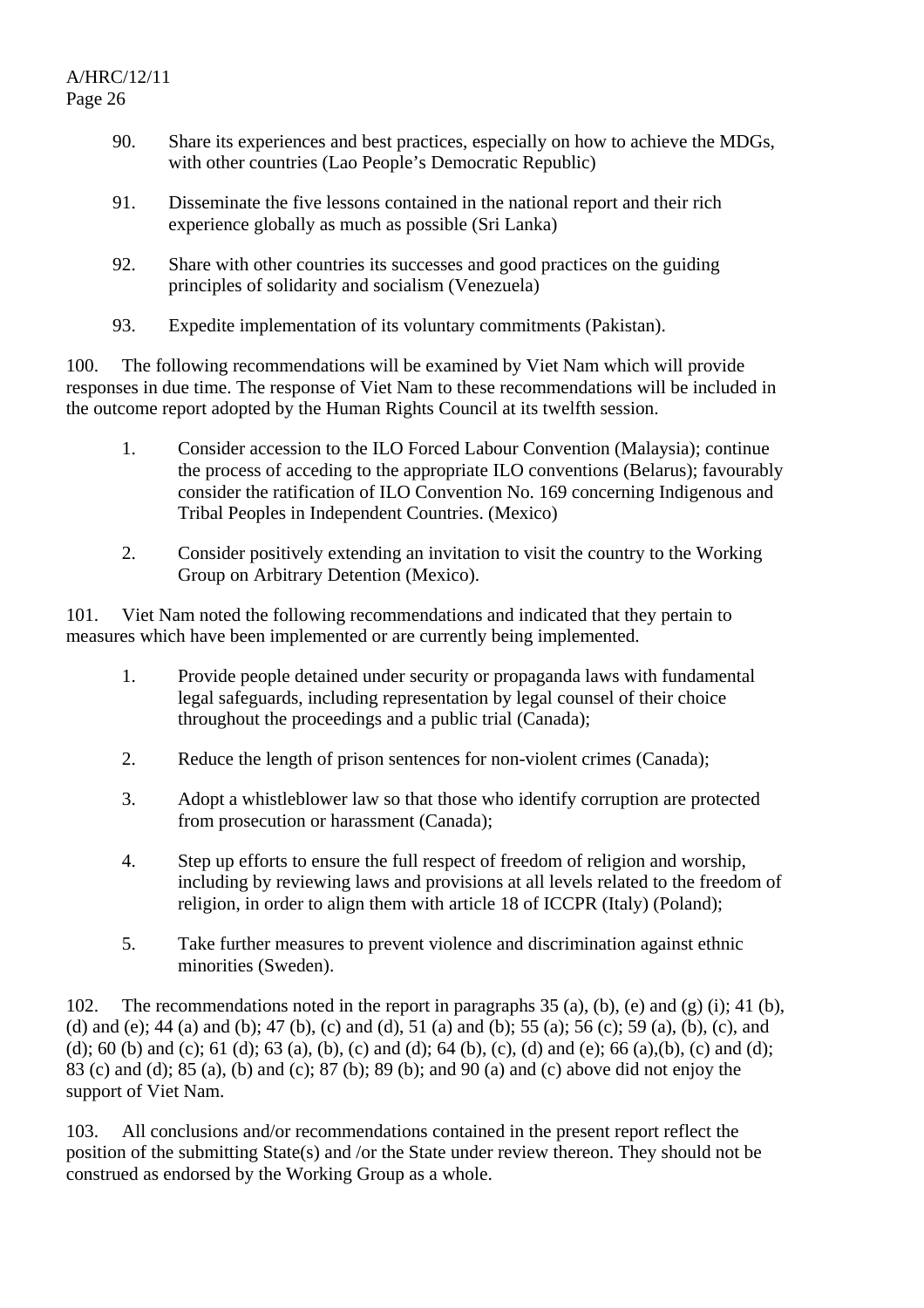#### **Annex**

#### **COMPOSITION OF THE DELEGATION**

 The delegation of Viet Nam was headed by H.E. Mr. Pham Binh Minh, First Vice-Minister of Foreign Affairs and composed of 28 members:

#### **A. Representatives from Government agencies**

H.E Ambassador Vu Dung, Permanent Representative of the Socialist Republic of Viet Nam to the United Nations, the World Trade Organization, and other international organizations at Geneva;

Mr. Nguyen Hong Vinh, Standing Vice-Chairman of the Central Council for Theoretic Issues;

H.E . Ambassador Le Hoai Trung, Director-General, Department of International Organizations, Ministry of Foreign Affairs;

Mr. Pham Ngoc Dan, Director-General, Department of Internal Affairs, Office of the Government ;

Mr. Tran Phi Tuoc, Director-General, Department for International Cooperation, Ministry of Labour, War Invalids and Social Affairs;

Mr. Le Van Nghiem, Director-General, Department for External Public Information, Ministry of Information and Communications;

Mr. Hoang Phuoc Hiep, Director-General, Department of International Law, Ministry of Justice;

Mr. Vu Anh Quang, Minister Counselor, Deputy Permanent Representative of the Socialist Republic of Viet Nam to the United Nations, the World Trade Organization, and other international organizations at Geneva;

Ms. Pham Thi Kim Anh, Deputy Director-General, Department of International Organizations, Ministry of Foreign Affairs;

Ms. Vy Xuan Hoa, Deputy Director-General, Department for Ethnic Minorities Policies, Committee for Ethnic Affairs;

Ms. Nguyen Thi Bach Tuyet, Deputy Director, Department of International Cooperation, Committee for Religious Affairs, Ministry of Home Affairs;

Ms. Bui Thi Minh, Judge, Criminal Court of the Supreme People's Court;

 Mr. Nguyen Thanh Son, Deputy Chief,Human Rights Office, Ministry of Public Security;

Mr. Do Hung Viet, Assistant Director-General, Department of International Organizations, Ministry of Foreign Affairs;